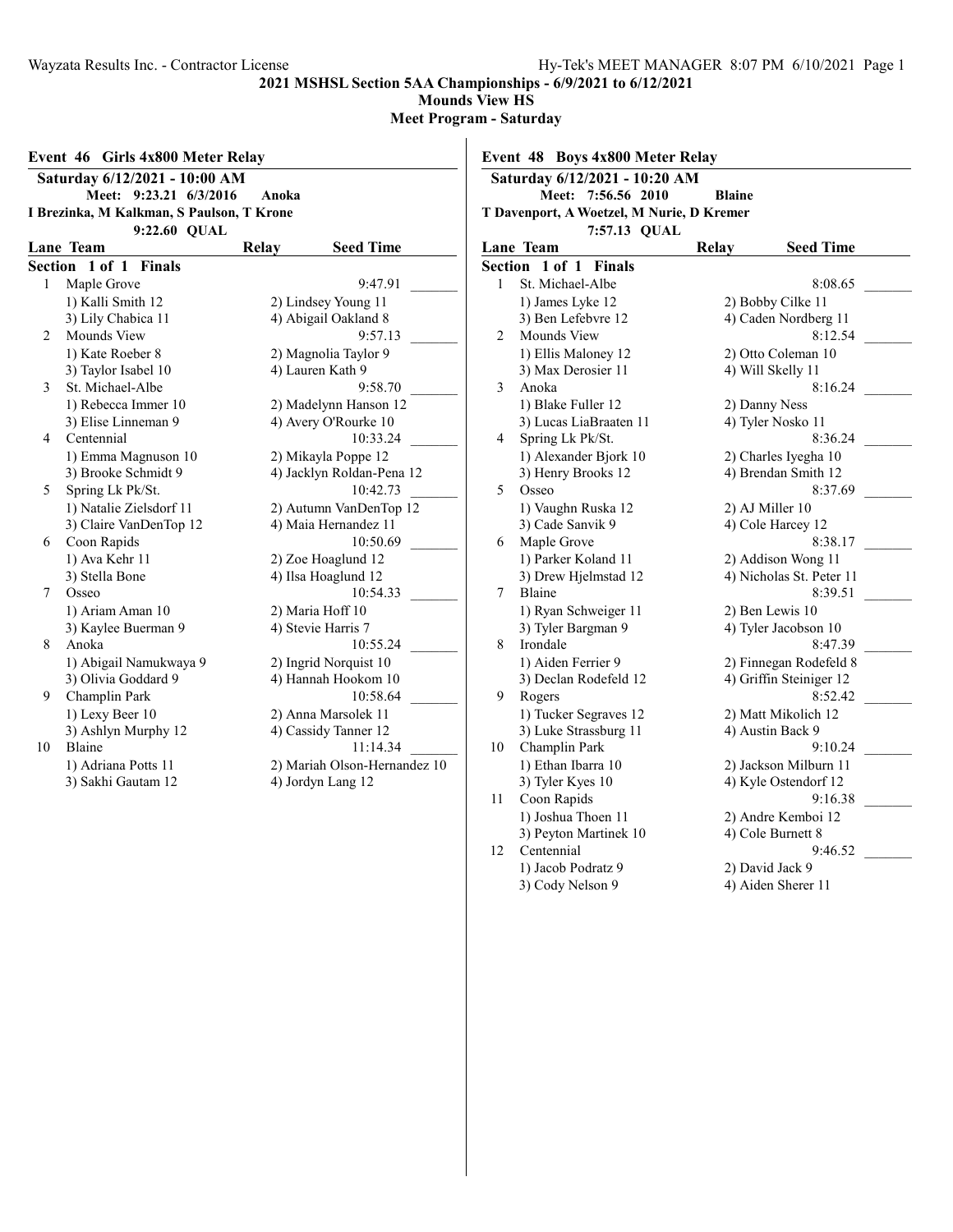**Mounds View HS**

**Meet Program - Saturday**

#### **Event 26 Girls 100 Meter Hurdles**

|                               |                       |       | SH 19 TOO BLOWE HULDING |                     |                |  |  |
|-------------------------------|-----------------------|-------|-------------------------|---------------------|----------------|--|--|
| Saturday 6/12/2021 - 10:40 AM |                       |       |                         |                     |                |  |  |
|                               | Meet:                 |       | 14.21 5/30/2014         | Alexandra Williams  |                |  |  |
|                               |                       | 14.89 | <b>OUAL</b>             |                     |                |  |  |
|                               | Lane Name             |       |                         | Yr School           | <b>Prelims</b> |  |  |
| Section 1 of 1 Finals         |                       |       |                         |                     |                |  |  |
|                               | Emilynn Molesky       |       |                         | 10 St. Michael-Albe | 16.34          |  |  |
| 2.                            | Emma Duerr            |       |                         | 11 St. Michael-Albe | 15.72          |  |  |
| 3                             | Narindwa Semakula     |       |                         | 11 Irondale         | 15.61          |  |  |
| 4                             | Tashina Beyioku-Alase |       |                         | 12 Champlin Park    | 15.12          |  |  |
| 5                             | Kennedy Martinson     |       |                         | 10 Coon Rapids      | 14.89          |  |  |
| 6                             | Grace Brandt          |       | 10.                     | Spring Lk Pk/St.    | 15.39          |  |  |
| 7                             | Mary Keleekai         |       | 11                      | Anoka               | 15.72          |  |  |
| 8                             | Burnices Barlue       |       | 12.                     | Osseo               | 16.34          |  |  |
| 9                             | Anika Shequin         |       |                         | 12 Spring Lk Pk/St. | 16.80          |  |  |
|                               |                       |       |                         |                     |                |  |  |

## **Event 28 Boys 110 Meter Hurdles**

| Saturday 6/12/2021 - 10:50 AM |                |                      |                |  |  |  |
|-------------------------------|----------------|----------------------|----------------|--|--|--|
| Meet:                         | 14.42 6/3/2016 | <b>Isaiah Weston</b> |                |  |  |  |
| 14.80                         | <b>OUAL</b>    |                      |                |  |  |  |
| <b>Lane Name</b>              |                | Yr School            | <b>Prelims</b> |  |  |  |
| <b>Section 1 of 1 Finals</b>  |                |                      |                |  |  |  |
| William Selinger              | 11             | <b>Blaine</b>        | 16.08          |  |  |  |
| Kingsley Freeman              |                | 10 Coon Rapids       | 15.82          |  |  |  |
| Ren Hamann<br>3               |                | 12 St. Michael-Albe  | 15.98          |  |  |  |
| Jack Clark<br>4               |                | 12 Blaine            | 15.60          |  |  |  |
| 5<br>Sam Monseth              |                | 11 St. Michael-Albe  | 15.59          |  |  |  |
| <b>Ben Howlett</b><br>6       |                | 12 Mounds View       | 15.74          |  |  |  |
| <b>Brandon Doe</b>            |                | 12 Irondale          | 15.68          |  |  |  |
| 8<br>Francis Chepsiror        |                | 12 Spring Lk Pk/St.  | 16.03          |  |  |  |
| Tyrique Givance<br>9          |                | 12 Champlin Park     | 16.29          |  |  |  |
|                               |                |                      |                |  |  |  |

## **Event 2 Girls 100 Meter Dash**

|               | Saturday 6/12/2021 - 11:00 AM |                   |                     |                |
|---------------|-------------------------------|-------------------|---------------------|----------------|
|               | Meet:                         | 11.78 5/31/2017   | Anna Keefer         |                |
|               |                               | <b>12.46 OUAL</b> |                     |                |
|               | Lane Name                     |                   | Yr School           | <b>Prelims</b> |
|               | Section 1 of 1 Finals         |                   |                     |                |
| 1             | Desiree Loyd                  | 10                | Blaine              | 13.22          |
| $\mathcal{L}$ | Mary Keleekai                 | 11                | Anoka               | 13.07          |
| 3             | Olivia Peal                   |                   | 10 St. Michael-Albe | 13.06          |
| 4             | <b>Emily Anderson</b>         |                   | 11 Centennial       | 12.74          |
| 5             | Aaliyah Heine                 |                   | 12 St. Michael-Albe | 12.33          |
| 6             | Ituko Etuko                   | 9                 | Totino-Grace        | 13.03          |
| 7             | Shadaizhalynn Chatman         |                   | 11 Park Center      | 13.51          |
| 8             | Mikayla De Souza              |                   | 10 Coon Rapids      | 13.12          |
| 9             | Jennifer Heilman              |                   | Rogers              | 13.35          |

**Event 4 Boys 100 Meter Dash**

| Saturday 6/12/2021 - 11:05 AM |                                |  |                  |                |  |  |  |  |
|-------------------------------|--------------------------------|--|------------------|----------------|--|--|--|--|
|                               | 10.73 2003<br>Meet:            |  | Chi Chi Ojika    |                |  |  |  |  |
|                               | 11.00 OUAL<br><b>Lane Name</b> |  | Yr School        | <b>Prelims</b> |  |  |  |  |
| Section 1 of 1 Finals         |                                |  |                  |                |  |  |  |  |
|                               | Anthony Borom                  |  | 11 Fridley       | 11.49          |  |  |  |  |
|                               | Priestly Jibunor               |  | 12 Anoka         | 11.38          |  |  |  |  |
| $\mathcal{E}$                 | Landen Liu                     |  | 11 Centennial    | 11.32          |  |  |  |  |
| 4                             | Levi Yeebahn                   |  | 12 Anoka         | 11.08          |  |  |  |  |
| 5                             | <b>Edmund Ocansey</b>          |  | 12 Champlin Park | 11.05          |  |  |  |  |
| 6                             | Sherifodeen Bolarinwa          |  | 12 Champlin Park | 11.23          |  |  |  |  |
|                               | Michael Shipman                |  | 12 Champlin Park | 11.36          |  |  |  |  |
| 8                             | Tega Kowhedgba                 |  | 12 Blaine        | 11.45          |  |  |  |  |
| 9                             | Derrick Jameson                |  | 11 Maple Grove   | 11.59          |  |  |  |  |

## **Event 38 Girls 4x200 Meter Relay**

| Saturday 6/12/2021 - 11:15 AM |                              |                         |                        |                             |  |  |
|-------------------------------|------------------------------|-------------------------|------------------------|-----------------------------|--|--|
|                               |                              | Meet: 1:40.76 2004      |                        | <b>Mpls Washburn</b>        |  |  |
|                               |                              | 1:43.41 QUAL            |                        |                             |  |  |
|                               | Lane Team                    |                         | Relay                  | <b>Seed Time</b>            |  |  |
|                               | <b>Section 1 of 2 Finals</b> |                         |                        |                             |  |  |
| 1                             | Columbia Heights             |                         |                        | 2:16.57                     |  |  |
|                               | 1) Olivia Warbler 10         |                         |                        | 2) Melissa Torres 9         |  |  |
|                               | 3) Heaven Gg 10              |                         |                        | 4) Angelina Gonzalez 10     |  |  |
| $\mathfrak{D}$                | Irondale                     |                         |                        | 1:57.54                     |  |  |
|                               |                              | 1) Mike'Kayla Thomas 10 |                        | 2) Lyric Richardson-Smith 7 |  |  |
|                               | 3) Sadie Rodgers 9           |                         |                        | 4) Megan Ellingson 12       |  |  |
| 3                             | Osseo                        |                         |                        | 1:55.81                     |  |  |
|                               |                              | 1) Kyndall Thomas 12    |                        | 2) Danielle Saydee 10       |  |  |
|                               |                              | 3) La'Myjah Tenhoff 10  |                        | 4) Sabrina Wesseh 10        |  |  |
| 4                             | Champlin Park                |                         |                        | 1:53.00                     |  |  |
|                               | 1) Hannah Horton 10          |                         |                        | 2) Nyomi Charleston 12      |  |  |
|                               |                              | 3) Royanna Whicker 11   | 4) Kari Bork 10        |                             |  |  |
| 5                             | Anoka                        |                         |                        | 1:53.80                     |  |  |
|                               |                              | 1) Arthurline Quaqua 10 |                        | 2) Sylvia Gitamo 10         |  |  |
|                               | 3) Megan Jack 9              |                         |                        | 4) Amanda Doe 10            |  |  |
| 6                             | Centennial                   |                         |                        | 1:57.32                     |  |  |
|                               | 1) Maddie Haider 10          |                         | 2) Mackenzie Sawvel 10 |                             |  |  |
|                               | 3) Hailey Helvig 11          |                         | 4) Adyson Janacek 10   |                             |  |  |
| 7                             | Totino-Grace                 |                         |                        | 1:58.05                     |  |  |
|                               | 1) Abby Embacher 12          |                         |                        | 2) Jordyn Svihel 10         |  |  |
|                               |                              | 3) Isabella Menchen 10  |                        | 4) Margeaux Voorhees 9      |  |  |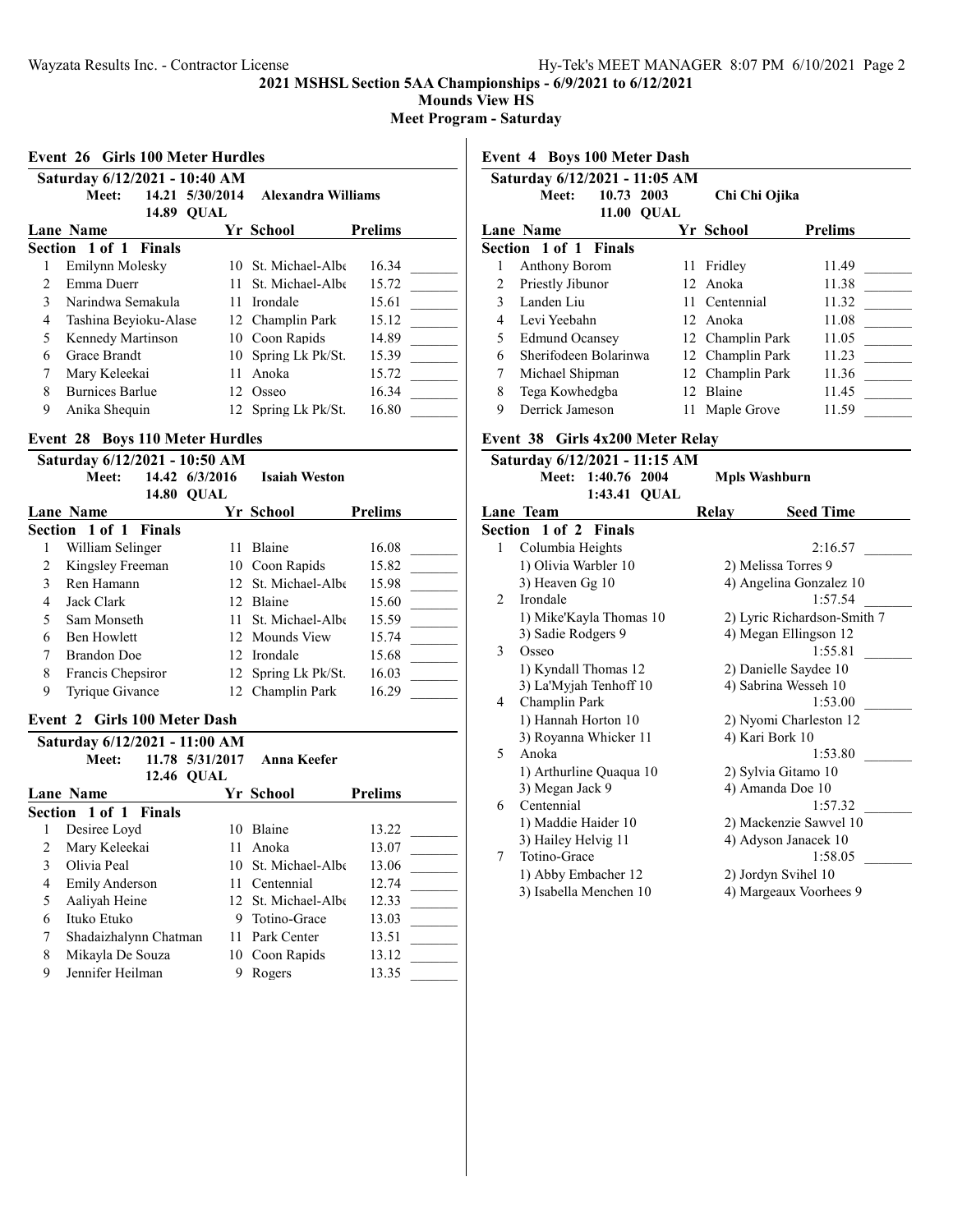**Mounds View HS**

#### **Meet Program - Saturday**

|                | Section 2 of 2 Finals(Event 38 Girls 4x200 Meter Relay) |                          |               | Section 2 of 2 Finals  |                         |
|----------------|---------------------------------------------------------|--------------------------|---------------|------------------------|-------------------------|
|                | Coon Rapids                                             | 1:52.34                  |               | Park Center            | 1:35.24                 |
|                | 1) Rory Ruotsinoja 11                                   | 2) Alsita Suah 10        |               | 1) K'Mari Watson 12    | 2) James Dahn 11        |
|                | 3) Belinda Griffth 11                                   | 4) Mikayla De Souza 10   |               | 3) Nicolas Dormoh 11   | 4) Mohamed Bamba 8      |
| 2              | <b>Blaine</b>                                           | 1:49.47                  |               | Champlin Park          | 1:33.40                 |
|                | 1) Ella Frieling 10                                     | 2) Brianna Fleek 11      |               | 1) Lorenzo Andrews 11  | 2) Makhai Sparks 12     |
|                | 3) Averi Wiege 10                                       | 4) Desiree Loyd 10       |               | 3) Cade Fitzgerald 11  | 4) Richlu Tudee 10      |
| 3              | Mounds View                                             | 1:47.73                  | $\mathcal{E}$ | Blaine                 | 1:31.31                 |
|                | 1) Sangai Dukuly 12                                     | 2) Camille Tran 10       |               | 1) Tyce Smith 10       | 2) Tega Kowhedgba 12    |
|                | 3) Kylie Stromquist 12                                  | 4) Ivy Nystrom 7         |               | 3) Melvin Keita 12     | 4) Brett Ringer 12      |
| $\overline{4}$ | Park Center                                             | 1:46.45                  | 4             | Maple Grove            | 1:31.04                 |
|                | 1) Laubental Ben 9                                      | 2) Shynika Chatman 8     |               | 1) Derrick Jameson 11  | 2) Daniel Baltes 12     |
|                | 3) Shadaizhalynn Chatman 11                             | 4) Laubenra Ben 11       |               | 3) Kristian Lodholz 11 | 4) Nicholas Westphal 12 |
| 5              | St. Michael-Albe                                        | 1:46.55                  | 5             | Osseo                  | 1:31.12                 |
|                | 1) Gabriella Delgado 9                                  | 2) Gabriella Keefer 8    |               | 1) Joshua Massaquoi 12 | 2) Omaru Jalloh 11      |
|                | 3) Jacqueline Bergeron 9                                | 4) Hannah Kvant 10       |               | 3) Jacob Momanyi 11    | 4) Malcolm Randolph 11  |
| 6              | Maple Grove                                             | 1:49.36                  | 6             | Mounds View            | 1:32.00                 |
|                | 1) Morgan Bosacker 12                                   | 2) Madeline Raymond 10   |               | 1) Sam Magnuson 12     | 2) Ben Wiggenhorn 10    |
|                | 3) Marissa Wentland 10                                  | 4) Ella Williams 10      |               | 3) Michael Scott 12    | 4) Victor Lelinga 10    |
|                | Spring Lk Pk/St.                                        | 1:51.31                  |               | St. Michael-Albe       | 1:33.46                 |
|                | 1) Linnea Cary 9                                        | 2) Nevaeh Coffer 9       |               | 1) Maverick Kneefe 9   | 2) Reven Simat 11       |
|                | 3) Anika Shequin 12                                     | 4) Megan Monsrud 11      |               | 3) Jarrett Bennett 11  | 4) Alexander Lester 10  |
| 8              | Fridley                                                 | 1:52.62                  | 8             | Irondale               | 1:36.18                 |
|                | 1) Kyla Harris 10                                       | 2) Santrice Rodriguez 12 |               | 1) Kato Semakula 11    | 2) Griffin Bourassa 12  |
|                | 3) Juliana Harris 11                                    | 4) Brandi Washington 8   |               | 3) Jabar're Davis 10   | 4) Koffi Amouzou 11     |
| 9              | Rogers                                                  | 1:52.71                  | 9             | Coon Rapids            | 1:36.32                 |
|                | 1) Anya Schmidt 8                                       | 2) Keyanna Graves 7      |               | 1) Michael Alton 10    | 2) Sean Sullivan 10     |
|                | 3) Elizabeth Ikubese 8                                  | 4) Keiarre Walker 8      |               | 3) Dominic Oelman 10   | 4) Nathan Kavanaugh 11  |

#### **Event 40 Boys 4x200 Meter Relay**

**Saturday 6/12/2021 - 11:25 AM Meet: 1:28.13 5/30/2014 Park Center E Thompson, R Jackson, M Williams, A Buirge 1:29.14 QUAL**

|               | Lane Team                   | Relay                   | <b>Seed Time</b>      |  |
|---------------|-----------------------------|-------------------------|-----------------------|--|
|               | Section 1 of 2 Finals       |                         |                       |  |
| $\mathcal{L}$ | Columbia Heights            |                         | 1:45.82               |  |
|               | 1) Griffin Hogg 11          |                         | 2) Tomas Holmberg 10  |  |
|               | 3) Ahmed Amine Ait Daoud 12 | 4) Jonathan Dereje 12   |                       |  |
| 3             | Centennial                  |                         | 1:37.48               |  |
|               | 1) Tanner Wettstein 9       | 2) Austin Smith 9       |                       |  |
|               | 3) Timmy Ball 9             |                         | 4) Joey Weizenegger 9 |  |
| 4             | Totino-Grace                |                         | 1:36.76               |  |
|               | 1) Deezwin Cooper 12        | 2) Milton Massaquoi 12  |                       |  |
|               | 3) Justin Kuharski 10       |                         | 4) Sean Collins 12    |  |
| 5             | Spring Lk Pk/St.            | 1:37.12                 |                       |  |
|               | 1) Jackson Smith 10         | 2) Broderick Stewart 10 |                       |  |
|               | 3) Isaac Ononiwu 10         | 4) Aaron Clausen 11     |                       |  |
| 6             | Anoka                       |                         | 1:38.54               |  |
|               | 1) Logan Blesi 12           |                         | 2) Adam Kiatamba      |  |
|               | 3) Ethan Kelly 12           | 4) Logan Luckas 10      |                       |  |
|               | Rogers                      |                         | 1:46.77               |  |
|               | 1) Tyler Dube 9             | 2) Alex Euphosin 9      |                       |  |
|               | 3) Charlie Hanson 8         |                         | 4) August Peterson 10 |  |
|               |                             |                         |                       |  |

**Event 18 Girls 1600 Meter Run**

| Saturday 6/12/2021 - 11:35 AM |                              |     |                               |                  |  |  |  |
|-------------------------------|------------------------------|-----|-------------------------------|------------------|--|--|--|
|                               | Meet: 5:01.45 2015           |     | <b>Rachel King</b>            |                  |  |  |  |
|                               | 5:02.62 QUAL                 |     |                               |                  |  |  |  |
|                               | <b>Lane Name</b>             |     | Yr School                     | <b>Seed Time</b> |  |  |  |
|                               | <b>Section 1 of 2 Finals</b> |     |                               |                  |  |  |  |
| 1                             | Sibley Boyum                 | 11  | Irondale                      | 5:50.22          |  |  |  |
| 2                             | Kelsey Huver                 | 11  | Blaine                        | 5:50.57          |  |  |  |
| 3                             | Erin Pipp                    | 9   | St. Michael-Alb $\xi$ 5:52.09 |                  |  |  |  |
| 4                             | Sarah Redepenning            | 10  | Anoka                         | 5:53.42          |  |  |  |
| 5                             | Kaela Traugott               | 10  | Rogers                        | 5:54.80          |  |  |  |
| 6                             | Jazmyn Christen              | 11  | Osseo                         | 5:55.34          |  |  |  |
| 7                             | Alyssa Blake                 | 12  | Blaine                        | 5:58.49          |  |  |  |
| 8                             | Samantha Solboe              | 10  | Spring Lk Pk/St.              | 5:58.53          |  |  |  |
| 9                             | Teresa Shah                  | 9   | Osseo                         | 5:59.16          |  |  |  |
| 10                            | Signe Johnson                | 11  | Spring Lk Pk/St.              | 6:02.24          |  |  |  |
| 11                            | Ingrid Norquist              | 10  | Anoka                         | 6:07.20          |  |  |  |
| 12                            | Jordyn Lang                  | 12  | Blaine                        | 6:14.99          |  |  |  |
| 13                            | Maria Hanauska               | 9   | Rogers                        | 6:21.17          |  |  |  |
| 14                            | Mackenzie Martin             | 12. | Irondale                      | 6:21.23          |  |  |  |
|                               |                              |     |                               |                  |  |  |  |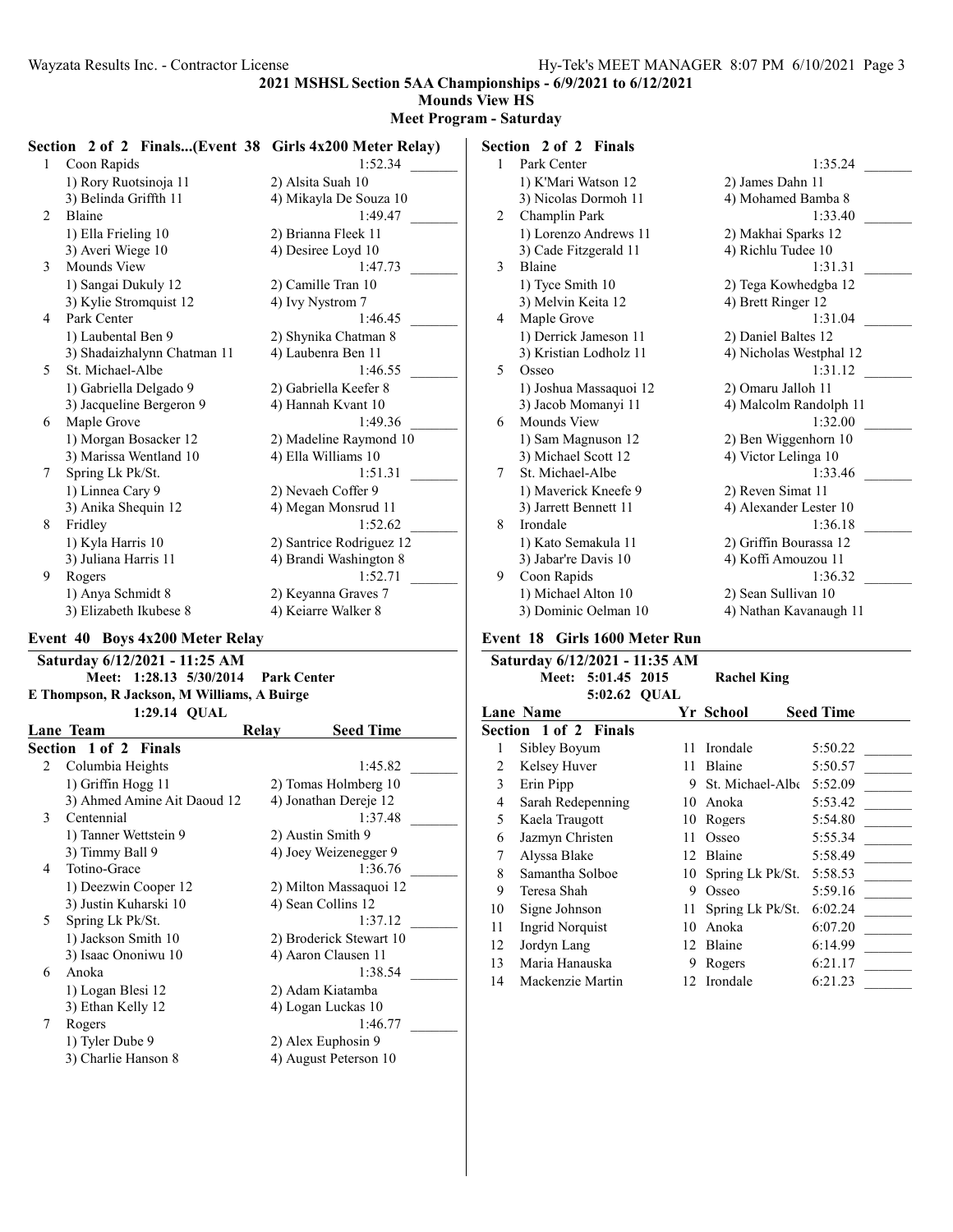**Mounds View HS**

#### **Meet Program - Saturday**

|    | Section 2 of 2 Finals(Event 18 Girls 1600 Meter Run) |    |                  |         |
|----|------------------------------------------------------|----|------------------|---------|
|    | Alexandra Weimer                                     | 11 | St. Michael-Albe | 4:56.60 |
| 2  | Kaelyn Nelson                                        | 9  | Anoka            | 5:14.07 |
| 3  | Elizabeth VanLoon                                    | 11 | Irondale         | 5:14.51 |
| 4  | Kaitlyn Finnegan                                     | 11 | Spring Lk Pk/St. | 5:20.47 |
| 5  | Abby Hibbs                                           | 8  | Champlin Park    | 5:21.62 |
| 6  | Juliana Davis                                        | 9  | Osseo            | 5:22.94 |
| 7  | Avery O'Rourke                                       | 10 | St. Michael-Albe | 5:26.31 |
| 8  | Anna Eich                                            | 12 | Rogers           | 5:30.43 |
| 9  | Abby Wood                                            | 9  | Centennial       | 5:31.86 |
| 10 | Malaina Brodin                                       | 8  | Mounds View      | 5:36.59 |
| 11 | Vayda Foy                                            | 9  | Champlin Park    | 5:37.23 |
| 12 | Olivia Hoyhtya                                       | 11 | Mounds View      | 5:42.34 |
| 13 | Elise Behr                                           | 8  | Maple Grove      | 5:44.00 |
| 14 | Lauren Swanson                                       | 11 | Centennial       | 5:45.65 |
| 15 | Julia Zalewski                                       | 9  | Centennial       | 5:46.01 |
| 16 | Natalie Laurance                                     | 8  | Maple Grove      | 5:46.38 |
| 17 | Kelsey Young                                         | 8  | Maple Grove      | 5:46.39 |
| 18 | Ava Moen                                             | 10 | Mounds View      | 5:47.40 |
| 19 | Ellie Grossman                                       | 9  | Champlin Park    | 5:48.40 |
|    |                                                      |    |                  |         |

## **Event 20 Boys 1600 Meter Run**

|                | Saturday 6/12/2021 - 11:55 AM |              |    |                       |                  |
|----------------|-------------------------------|--------------|----|-----------------------|------------------|
|                | Meet:                         | 4:08.35 2000 |    | <b>Nick Schneider</b> |                  |
|                |                               | 4:18.29 QUAL |    |                       |                  |
|                | <b>Lane Name</b>              |              |    | Yr School             | <b>Seed Time</b> |
|                | Section 1 of 2 Finals         |              |    |                       |                  |
| 1              | Hayden O'Connor               |              |    | 12 Rogers             | 4:55.30          |
| $\overline{c}$ | Charlie Hibbs                 |              | 9  | Champlin Park         | 4:55.45          |
| 3              | Lucas Fernandez               |              | 11 | Anoka                 | 4:55.54          |
| 4              | Ethan Wellman                 |              | 10 | Anoka                 | 4:59.34          |
| 5              | Aiden Ferrier                 |              | 9  | Irondale              | 4:59.81          |
| 6              | Leo Conforti                  |              | 12 | Totino-Grace          | 5:00.97          |
| 7              | Aidan Thomas                  |              | 12 | Totino-Grace          | 5:01.05          |
| 8              | Paul Wilde                    |              | 10 | Maple Grove           | 5:02.93          |
| 9              | Drake Pham                    |              | 11 | Columbia Heigh        | 5:04.66          |
| 10             | Gabriel Arends                |              | 10 | Osseo                 | 5:04.69          |
| 11             | Peyton Martinek               |              |    | 10 Coon Rapids        | 5:05.32          |
| 12             | Nathan Isaak                  |              | 10 | Maple Grove           | 5:05.64          |
| 13             | Luke Wallin                   |              | 11 | Osseo                 | 5:05.68          |
| 14             | Adam Herbst                   |              | 11 | St. Michael-Albe      | 5:06.24          |
| 15             | Nick Dewey                    |              | 11 | St. Michael-Albe      | 5:07.39          |
| 16             | Luke Strassburg               |              | 11 | Rogers                | 5:09.25          |
| 17             | Isaac McKeon                  |              | 11 | Champlin Park         | 5:09.34          |
| 18             | Joshua Thoen                  |              | 11 | Coon Rapids           | 5:10.24          |
| 19             | Finnegan Rodefeld             |              | 8  | Irondale              | 5:15.56          |
| 20             | William Aumer                 |              | 9  | Champlin Park         | 5:26.24          |
| 21             | Linus Lee                     |              | 10 | Columbia Heigh        | 5:35.21          |
| 22             | Zach Embacher                 |              | 10 | Totino-Grace          | 5:38.41          |
| 23             | Lincoln Moehn                 |              | 12 | St. Michael-Albe      | 5:49.25          |
| 24             | Jonathan Gutierrez            |              | 12 | Fridley               | 5:54.53          |

#### **Section 2 of 2 Finals** 1 Elliott McArthur 10 Mounds View 4:16.89 2 Matt Miller 12 Mounds View 4:30.80 3 River Santiago 9 Blaine 4:31.07 4 Tyler Nosko 11 Anoka 4:33.40 5 Tyler Merrell 12 Irondale 4:34.57 6 Owen Erickson 12 Spring Lk Pk/St. 4:34.74 7 Alexander Heidorn 12 Rogers 4:36.40 9 Matthew Lindgren 8 Spring Lk Pk/St. 4:39.09 10 Chase Oates 11 Columbia Heigh 4:39.21 11 Gannon Farrens 8 Maple Grove 4:41.67 12 Nick Sneen 12 Blaine 4:44.83 13 Joshua Fike 11 Blaine 4:45.16

| 14 Charles Bolkcom  | 10 Centennial               | 4:47.96 |  |
|---------------------|-----------------------------|---------|--|
| 15 Matthew Oujiri   | 11 Osseo                    | 4:49.07 |  |
| 16 Eli Berg         | 10 Centennial               | 4:49.24 |  |
| 17 Zachary Anderson | 11 Spring Lk Pk/St. 4:49.27 |         |  |
| 18 Carter Francisco | 12 Mounds View              | 4:51.24 |  |

#### **Event 34 Girls 4x100 Meter Relay**

# **Saturday 6/12/2021 - 12:15 PM**

**Mpls Washburn 49.18 QUAL**

|                | Lane Team               | Relay                | <b>Seed Time</b>         |  |
|----------------|-------------------------|----------------------|--------------------------|--|
|                | Section 1 of 2 Finals   |                      |                          |  |
| $\mathfrak{D}$ | Totino-Grace            |                      | 55.24                    |  |
|                | 1) Abby Embacher 12     |                      | 2) Leah Dengerud 11      |  |
|                | 3) Mary Strong 10       |                      | 4) Margeaux Voorhees 9   |  |
| 3              | Rogers                  |                      | 53.43                    |  |
|                | 1) Keyanna Graves 7     |                      | 2) Jennifer Heilman 9    |  |
|                | 3) Joy Olowo 10         |                      | 4) Keiarre Walker 8      |  |
| 4              | Fridley                 |                      | 53.20                    |  |
|                | 1) Kyla Harris 10       |                      | 2) Santrice Rodriguez 12 |  |
|                | 3) Juliana Harris 11    |                      | 4) Brandi Washington 8   |  |
| 5.             | Centennial              |                      | 53.36                    |  |
|                | 1) Maddie Haider 10     |                      | 2) Mackenzie Sawvel 10   |  |
|                | 3) Hailey Helvig 11     | 4) Adyson Janacek 10 |                          |  |
| 6              | Irondale                |                      | 53.98                    |  |
|                | 1) Mike'Kayla Thomas 10 |                      | 2) Jazmyn Bravo 11       |  |
|                | 3) Nia Randle-James 11  |                      | 4) Baridilo Natere 12    |  |
| 7              | Coon Rapids             |                      | 56.42                    |  |
|                | 1) Kaylee Smith 9       |                      | 2) Rennel Cooper 11      |  |
|                | 3) Kania Cummings 9     |                      | 4) Precious Railey 9     |  |
|                |                         |                      |                          |  |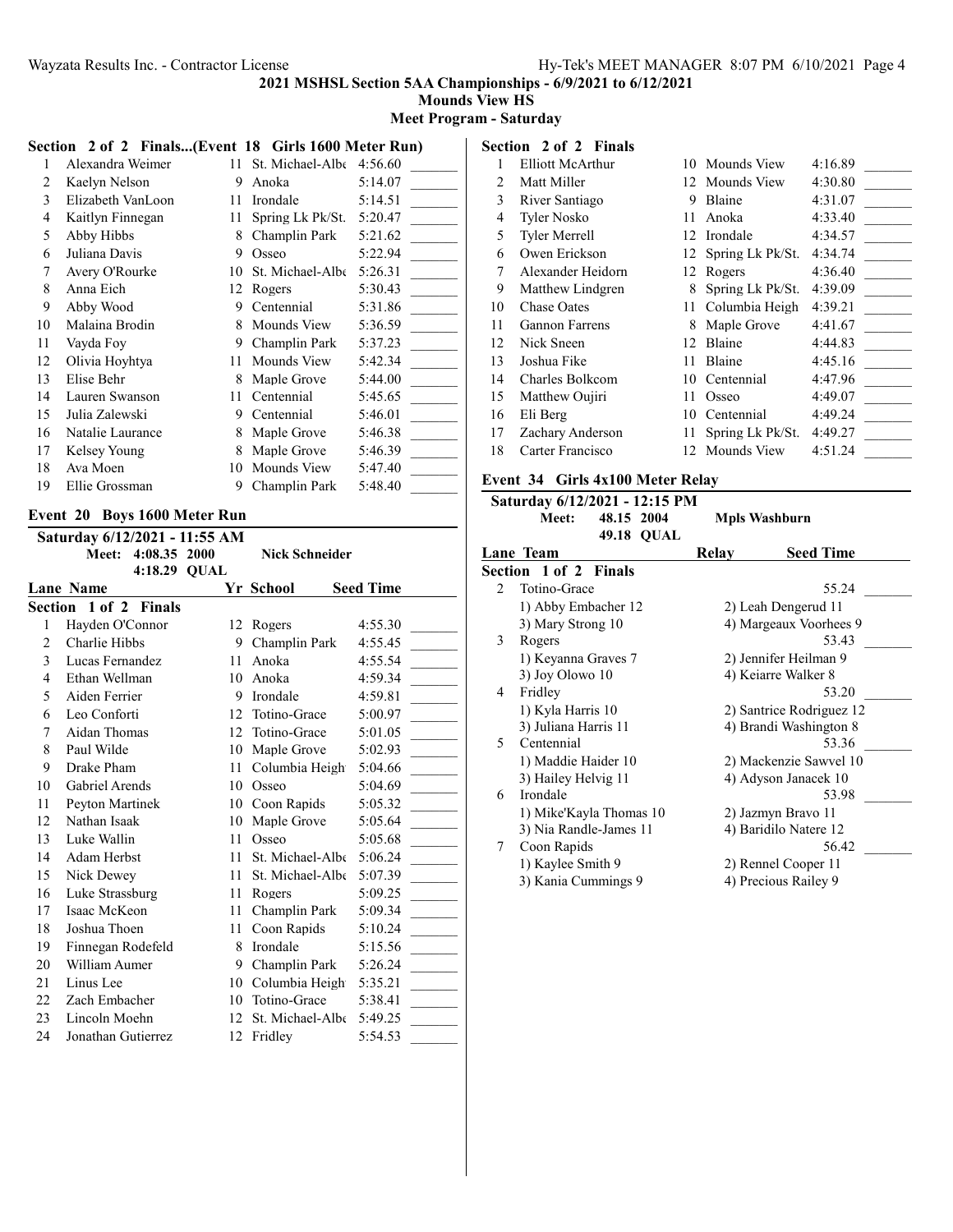**Mounds View HS**

#### **Meet Program - Saturday**

|   | Section 2 of 2 Finals(Event 34 Girls 4x100 Meter Relay) |                             |   | Section 2 of 2 Finals     |                             |
|---|---------------------------------------------------------|-----------------------------|---|---------------------------|-----------------------------|
|   | Anoka                                                   | 51.14                       |   | Totino-Grace              | 43.73                       |
|   | 1) Mary Keleekai 11                                     | 2) Elange Seibure 11        |   | 1) Deezwin Cooper 12      | 2) Prince Cole 12           |
|   | 3) Danielle Urey 10                                     | 4) Allison Hookom 11        |   | 3) Joshua Abedu-Bentsi 12 | 4) Peter Schaar 11          |
| 2 | Maple Grove                                             | 51.05                       | 2 | Anoka                     | 43.54                       |
|   | 1) Morgan Bosacker 12                                   | 2) Laci McClure 10          |   | 1) Levi Yeebahn 12        | 2) Karim Kondor 11          |
|   | 3) Marissa Wentland 10                                  | 4) Ella Williams 10         |   | 3) Tristan George 11      | 4) Priestly Jibunor 12      |
| 3 | Spring Lk Pk/St.                                        | 50.16                       | 3 | Maple Grove               | 43.43                       |
|   | 1) Addison Stephani 11                                  | 2) Grace Brandt 10          |   | 1) Derrick Jameson 11     | 2) Daniel Baltes 12         |
|   | 3) Victoria LaBerge 11                                  | 4) Charis Lawson 12         |   | 3) Kristian Lodholz 11    | 4) Nicholas Westphal 12     |
| 4 | St. Michael-Albe                                        | 49.54                       | 4 | Champlin Park             | 42.56                       |
|   | 1) Gabriella Keefer 8                                   | 2) Olivia Peal 10           |   | 1) Richlu Tudee 10        | 2) Edmund Ocansey 12        |
|   | 3) Raina Simat 9                                        | 4) Aaliyah Heine 12         |   | 3) Michael Shipman 12     | 4) Sherifodeen Bolarinwa 12 |
| 5 | Mounds View                                             | 50.02                       |   | Irondale                  | 43.40                       |
|   | 1) Sangai Dukuly 12                                     | 2) Camille Tran 10          |   | 1) Alvin Gee 12           | 2) Ralph Naimah 10          |
|   | 3) Kylie Stromquist 12                                  | 4) Thia Olson-Skog 8        |   | 3) Reuben King 12         | 4) Nick Ramsay 12           |
| 6 | Champlin Park                                           | 50.40                       | 6 | Blaine                    | 43.52                       |
|   | 1) Hannah Horton 10                                     | 2) Tashina Beyioku-Alase 12 |   | 1) Cade Downey 12         | 2) Tega Kowhedgba 12        |
|   | 3) Royanna Whicker 11                                   | 4) Kari Bork 10             |   | 3) Melvin Keita 12        | 4) Toby Huber 11            |
| 7 | Blaine                                                  | 51.10                       | 7 | Osseo                     | 43.64                       |
|   | 1) Sarah Rud 9                                          | 2) Averi Wiege 10           |   | 1) Joshua Massaquoi 12    | 2) Antoine Blasingame 10    |
|   | 3) Allie Bingle 10                                      | 4) Desiree Loyd 10          |   | 3) Jacob Momanyi 11       | 4) Malcolm Randolph 11      |
| 8 | Park Center                                             | 51.84                       | 8 | St. Michael-Albe          | 44.27                       |
|   | 1) Shynika Chatman 8                                    | 2) Laubental Ben 9          |   | 1) Jacob Larson 12        | 2) Alexander Lester 10      |
|   | 3) Arlena Newman 11                                     | 4) Shadaizhalynn Chatman 11 |   | 3) Jarrett Bennett 11     | 4) Reven Simat 11           |
| 9 | Osseo                                                   | 52.68                       | 9 | Mounds View               | 44.80                       |
|   | 1) Valencia Morris 11                                   | 2) La'Myjah Tenhoff 10      |   | 1) Sam Magnuson 12        | 2) Ethan Zhao 9             |
|   | 3) Mercy Zelee 12                                       | 4) Danielle Saydee 10       |   | 3) Ben Wiggenhorn 10      | 4) Daniel Koch 9            |

#### **Event 36 Boys 4x100 Meter Relay**

|    | Saturday 6/12/2021 - 12:25 PM<br>42.02 6/1/2018<br>Meet:<br><b>St. Michael-Albertville</b><br><b>B Langdok, E Peal, X Thurman, M Kartes</b> |       |                                         |  |  |  |
|----|---------------------------------------------------------------------------------------------------------------------------------------------|-------|-----------------------------------------|--|--|--|
|    | <b>42.96 OUAL</b>                                                                                                                           |       |                                         |  |  |  |
|    | Lane Team                                                                                                                                   | Relay | <b>Seed Time</b>                        |  |  |  |
|    | Section 1 of 2 Finals                                                                                                                       |       |                                         |  |  |  |
| 3  | Centennial                                                                                                                                  |       | 48.34                                   |  |  |  |
|    | 1) Tanner Wettstein 9                                                                                                                       |       | 2) Austin Smith 9                       |  |  |  |
|    | 3) Isaiah Tandoh 9                                                                                                                          |       | 4) Joey Weizenegger 9                   |  |  |  |
| 4  | Park Center                                                                                                                                 |       | 45.25                                   |  |  |  |
|    | 1) Dominick Brown 10                                                                                                                        |       | 2) Amos Sieh 10                         |  |  |  |
|    | 3) James Dahn 11                                                                                                                            |       | 4) Noah Ladipo 12                       |  |  |  |
| 5. | Coon Rapids                                                                                                                                 |       | 45.50                                   |  |  |  |
|    | 1) Sean Sullivan 10                                                                                                                         |       | 2) Nathan Kavanaugh 11                  |  |  |  |
|    | 3) Michael Alton 10                                                                                                                         |       | 4) Reggie Davis 10                      |  |  |  |
| 6  | Rogers                                                                                                                                      |       | 50.91                                   |  |  |  |
|    |                                                                                                                                             |       | $2\sqrt{C_1L_1L_2}$ $1\sqrt{C_2L_2L_1}$ |  |  |  |

- 1) Mitchell Jezierski 11 2) Gabriel Frank 9
- 3) Anthony Powell 10 4) Benjamin Nylin 8

**Event 10 Girls 400 Meter Dash**

| Saturday 6/12/2021 - 12:35 PM |                       |            |                       |                |  |
|-------------------------------|-----------------------|------------|-----------------------|----------------|--|
|                               | 56.07 1998<br>Meet:   |            | <b>Deborh Cordner</b> |                |  |
|                               |                       | 57.60 OUAL |                       |                |  |
|                               | Lane Name             |            | Yr School             | <b>Prelims</b> |  |
|                               | Section 1 of 1 Finals |            |                       |                |  |
|                               | Mercy Zelee           |            | 12 Osseo              | 1:02.60        |  |
|                               | Evyn Eppinga          | 9          | Anoka                 | 1:02.17        |  |
| 3                             | Allison Hookom        | 11         | Anoka                 | 1:00.13        |  |
| 4                             | Jordyn Borsch         | 10         | Maple Grove           | 57.26          |  |
| 5                             | Laubenra Ben          |            | 11 Park Center        | 59.33          |  |
| 6                             | Emma Windingland      | 10.        | St. Michael-Albe      | 1:00.43        |  |
| 7                             | Keely McSherry        | 11         | Totino-Grace          | 1:01.13        |  |
| 8                             | Katlyn Byhre          |            | 12 Rogers             | 1:02.87        |  |
| 9                             | Adelyn Kennedy        |            | St. Michael-Albe      | 1:03.28        |  |
|                               |                       |            |                       |                |  |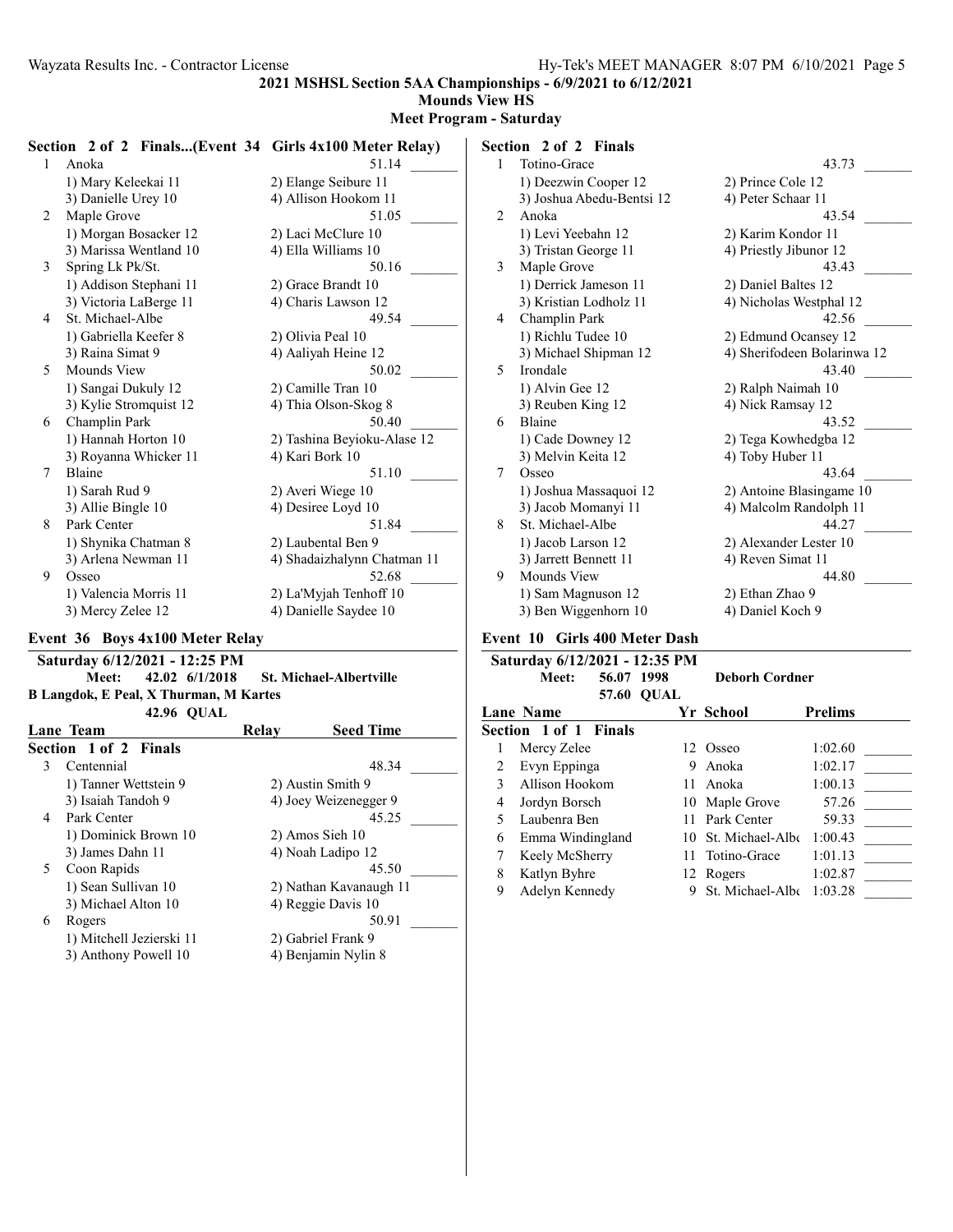**Mounds View HS**

**Meet Program - Saturday**

|  |  | Event 12 Boys 400 Meter Dash |  |
|--|--|------------------------------|--|
|  |  |                              |  |

|   | Saturday 6/12/2021 - 12:45 PM |                     |             |                         |                |
|---|-------------------------------|---------------------|-------------|-------------------------|----------------|
|   | Meet:                         | 48.50 1984<br>49.67 | <b>OUAL</b> | <b>Richard Harkwell</b> |                |
|   | Lane Name                     |                     |             | Yr School               | <b>Prelims</b> |
|   | Section 1 of 1 Finals         |                     |             |                         |                |
|   | Max Derosier                  |                     |             | 11 Mounds View          | 52.27          |
| 2 | Victor Lelinga                |                     |             | 10 Mounds View          | 52.26          |
| 3 | Omaru Jalloh                  |                     | 11          | Osseo                   | 51.32          |
| 4 | <b>Brett Ringer</b>           |                     |             | 12 Blaine               | 49.73          |
| 5 | Ben Lefebvre                  |                     |             | 12 St. Michael-Albe     | 50.67          |
| 6 | Ben Olson                     |                     |             | 11 Columbia Heigh       | 51.74          |
|   | Max Gregory                   |                     | 11          | Mounds View             | 51.98          |
| 8 | Vaughn Ruska                  |                     |             | 12 Osseo                | 52.46          |
| 9 | Pablo Estebanez Gonzalez      |                     |             | 11 Centennial           | 52.47          |
|   |                               |                     |             |                         |                |

## **Event 30 Girls 300 Meter Hurdles**

|   | Saturday 6/12/2021 - 1:00 PM |                   |                     |                |
|---|------------------------------|-------------------|---------------------|----------------|
|   | 43.43 2015<br>Meet:          |                   | Julia Hayes         |                |
|   |                              | <b>44.57 OUAL</b> |                     |                |
|   | <b>Lane Name</b>             |                   | Yr School           | <b>Prelims</b> |
|   | <b>Section 1 of 1 Finals</b> |                   |                     |                |
|   | Valencia Morris              | 11                | Osseo               | 49.34          |
|   | Hannah Kvant                 |                   | 10 St. Michael-Albe | 48.10          |
| 3 | Anika Shequin                |                   | 12 Spring Lk Pk/St. | 47.22          |
| 4 | Grace Brandt                 |                   | 10 Spring Lk Pk/St. | 45.13          |
| 5 | Kennedy Martinson            |                   | 10 Coon Rapids      | 46.46          |
| 6 | Emma Duerr                   |                   | 11 St. Michael-Albe | 47.24          |
| 7 | Stephenie Kemo               | 11.               | <b>Blaine</b>       | 48.34          |
| 8 | Kaitlyn Braun                |                   | 12 St. Michael-Albe | 50.07          |
| 9 | Aubree Klein                 |                   | 10 Mounds View      | 50.10          |
|   |                              |                   |                     |                |

## **Event 32 Boys 300 Meter Hurdles**

| Saturday 6/12/2021 - 1:10 PM |                              |            |                          |                |  |
|------------------------------|------------------------------|------------|--------------------------|----------------|--|
|                              | 37.80 2009<br>Meet:          |            | <b>Snonsio Boys-Weah</b> |                |  |
|                              |                              | 39.04 OUAL |                          |                |  |
|                              | <b>Lane Name</b>             |            | Yr School                | <b>Prelims</b> |  |
|                              | <b>Section 1 of 1 Finals</b> |            |                          |                |  |
|                              | William Selinger             | 11.        | <b>Blaine</b>            | 42.23          |  |
|                              | Isaac Ononiwu                | 10         | Spring Lk Pk/St.         | 42.04          |  |
| 3                            | <b>Ben Howlett</b>           |            | 12 Mounds View           | 41.70          |  |
| 4                            | Ren Hamann                   |            | 12 St. Michael-Albe      | 40.09          |  |
| 5                            | Spencer Logan                |            | 12 Blaine                | 40.49          |  |
| 6                            | Jack Clark                   |            | 12 Blaine                | 41.91          |  |
| 7                            | Francis Chepsiror            |            | 12 Spring Lk Pk/St.      | 42.17          |  |
| 8                            | Tyrique Givance              |            | 12 Champlin Park         | 42.95          |  |
| 9                            | Saisahith Yerri              |            | 12 Maple Grove           | 43.15          |  |

**Event 14 Girls 800 Meter Run**

|    | Saturday 6/12/2021 - 1:20 PM |     |                  |                |  |  |  |
|----|------------------------------|-----|------------------|----------------|--|--|--|
|    | Meet: 2:14.51 6/1/2012       |     | Maddi Sjelin     |                |  |  |  |
|    | 2:14.88 OUAL                 |     |                  |                |  |  |  |
|    | <b>Lane Name</b>             |     | Yr School        | <b>Prelims</b> |  |  |  |
|    | <b>Section 1 of 1 Finals</b> |     |                  |                |  |  |  |
| 1  | Emilie Meyer                 |     | 12 Totino-Grace  | 2:22.54        |  |  |  |
|    | Shalom Sulungaine            | 10  | Blaine           | 2:25.50        |  |  |  |
| 3  | Alexa Davis                  | 11  | Osseo            | 2:26.79        |  |  |  |
| 4  | Abigail Oakland              | 8   | Maple Grove      | 2:27.09        |  |  |  |
| 5  | Lauren Kath                  | 9   | Mounds View      | 2:27.31        |  |  |  |
| 6  | <b>Eva Barsness</b>          | 11  | Mounds View      | 2:28.23        |  |  |  |
| 7  | Lily Chabica                 | 11  | Maple Grove      | 2:29.99        |  |  |  |
| 8  | Kalli Smith                  |     | 12 Maple Grove   | 2:30.75        |  |  |  |
| 9  | Ella Herbert                 | 11  | Mounds View      | 2:31.41        |  |  |  |
| 10 | Rebecca Immer                | 10  | St. Michael-Albe | 2:31.34        |  |  |  |
| 11 | Emma Windingland             | 10. | St. Michael-Albe | 2:31.52        |  |  |  |
| 12 | Abigail Namukwaya            | 9   | Anoka            | 2:33.85        |  |  |  |
|    |                              |     |                  |                |  |  |  |

## **Event 16 Boys 800 Meter Run**

#### **Saturday 6/12/2021 - 1:30 PM Meet: 1:53.39 2009 Harun Abda**

|    | 1:56.08 QUAL                 |    |                     |                |
|----|------------------------------|----|---------------------|----------------|
|    | Lane Name                    |    | Yr School           | <b>Prelims</b> |
|    | <b>Section 1 of 1 Finals</b> |    |                     |                |
|    | Caden Nordberg               | 11 | St. Michael-Albe    | 1:59.43        |
| 2  | Ellis Maloney                |    | 12 Mounds View      | 2:02.69        |
| 3  | Will Skelly                  |    | 11 Mounds View      | 2:06.66        |
| 4  | Marshall Loveland            |    | 12 Totino-Grace     | 2:01.18        |
| 5  | Felix Ongera                 | 11 | Irondale            | 2:02.78        |
| 6  | <b>Blake Fuller</b>          |    | 12 Anoka            | 2:07.20        |
| 7  | Cole Harcey                  |    | 12 Osseo            | 2:02.94        |
| 8  | Andre Kemboi                 |    | 12 Coon Rapids      | 2:03.46        |
| 9  | <b>Tyler Merrell</b>         |    | 12 Irondale         | 2:07.31        |
| 10 | Ben Lewis                    | 10 | Blaine              | 2:04.11        |
| 11 | <b>Tucker Segraves</b>       |    | 12 Rogers           | 2:04.92        |
| 12 | Alexander Bjork              |    | 10 Spring Lk Pk/St. | 2:05.36        |

## **Event 6 Girls 200 Meter Dash**

| Saturday 6/12/2021 - 1:40 PM |                       |                   |                     |                |  |  |
|------------------------------|-----------------------|-------------------|---------------------|----------------|--|--|
|                              | 24.20<br>Meet:        | 2010              | <b>Sasha Davis</b>  |                |  |  |
|                              |                       | <b>25.28 QUAL</b> |                     |                |  |  |
|                              | Lane Name             |                   | Yr School           | <b>Prelims</b> |  |  |
|                              | Section 1 of 1 Finals |                   |                     |                |  |  |
|                              | Elange Seibure        | 11                | Anoka               | 26.80          |  |  |
|                              | Kylie Stromquist      |                   | 12 Mounds View      | 27.37          |  |  |
| 3                            | Laubenra Ben          |                   | 11 Park Center      | 25.92          |  |  |
| 4                            | Aaliyah Heine         |                   | 12 St. Michael-Albe | 25.46          |  |  |
| 5                            | Jordyn Borsch         |                   | 10 Maple Grove      | 25.92          |  |  |
| 6                            | Emily Anderson        |                   | 11 Centennial       | 26.38          |  |  |
| 7                            | Itoro Etuko           | 9                 | Totino-Grace        | 26.62          |  |  |
| 8                            | Mikayla De Souza      |                   | 10 Coon Rapids      | 27.22          |  |  |
| 9                            | Hannah Horton         |                   | 10 Champlin Park    | 27.32          |  |  |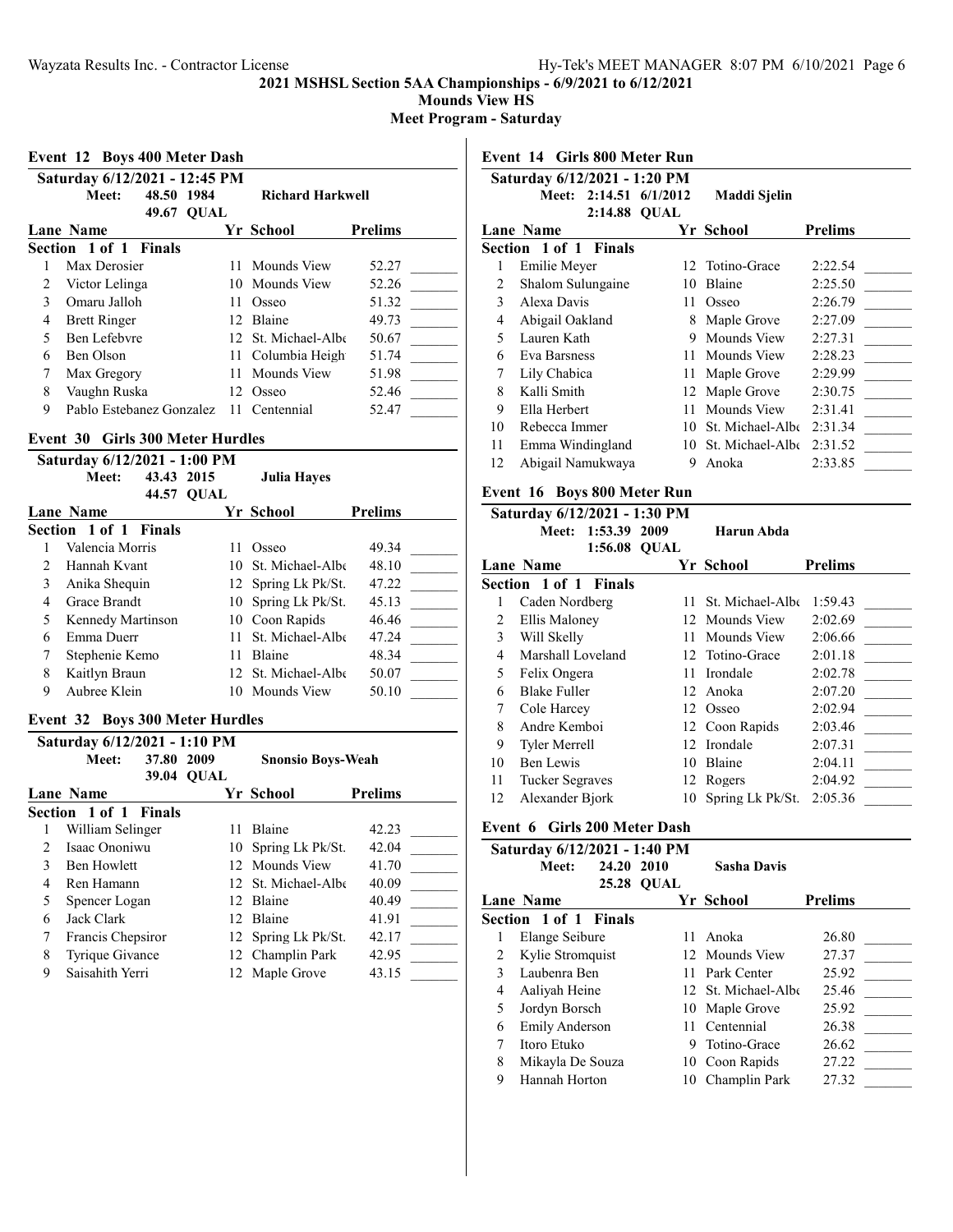**Mounds View HS**

**Meet Program - Saturday**

| <b>Event 8 Boys 200 Meter Dash</b> |                              |                   |                       |                |  |  |
|------------------------------------|------------------------------|-------------------|-----------------------|----------------|--|--|
|                                    | Saturday 6/12/2021 - 1:50 PM |                   |                       |                |  |  |
| 21.62 2003<br>Meet:                |                              |                   | <b>Antwon Simmons</b> |                |  |  |
|                                    |                              | <b>22.20 QUAL</b> |                       |                |  |  |
|                                    | Lane Name                    |                   | Yr School             | <b>Prelims</b> |  |  |
|                                    | Section 1 of 1 Finals        |                   |                       |                |  |  |
|                                    | Melvin Keita                 |                   | 12 Blaine             | 23.25          |  |  |
| 2                                  | Nick Ramsay                  |                   | 12. Irondale          | 23.40          |  |  |
| $\mathcal{L}$                      | Richlu Tudee                 |                   | 10 Champlin Park      | 22.59          |  |  |
| 4                                  | Landen Liu                   | 11                | Centennial            | 22.11          |  |  |
| 5                                  | Daniel Baltes                |                   | 12 Maple Grove        | 22.56          |  |  |
| 6                                  | Kristian Lodholz             | 11                | Maple Grove           | 22.98          |  |  |
| 7                                  | Priestly Jibunor             |                   | 12 Anoka              | 22.76          |  |  |
| 8                                  | Malcolm Randolph             |                   | Osseo                 | 23.38          |  |  |
| 9                                  | Reven Simat                  |                   | St. Michael-Albe      | 23.45          |  |  |
|                                    |                              |                   |                       |                |  |  |

#### **Event 42 Girls 4x400 Meter Relay**

|  | Saturday 6/12/2021 - 2:05 PM     |                                              |
|--|----------------------------------|----------------------------------------------|
|  | Meet: 3:56.95 2009               | <b>Mounds View</b>                           |
|  |                                  | M Shelendich, E Toninato, L Hanson, K Bethke |
|  | $3.5900$ $\Omega$ <sub>LAL</sub> |                                              |

|    | $3.37.07$ $U$ $V$ $A$ $L$ |       |                          |
|----|---------------------------|-------|--------------------------|
|    | Lane Team                 | Relav | <b>Seed Time</b>         |
|    | Section 1 of 2 Finals     |       |                          |
| 3  | Spring Lk Pk/St.          |       | 4:30.12                  |
|    | 1) Brianna Kiriago 11     |       | 2) Linnea Cary 9         |
|    | 3) Kaitlyn Finnegan 11    |       | 4) Laila Totushek 8      |
| 4  | Rogers                    |       | 4:26.42                  |
|    | 1) Aleeyah Graves 7       |       | 2) Anna Cargill 11       |
|    | 3) Anna Eich 12           |       | 4) Katlyn Byhre 12       |
| 5. | Fridley                   |       | 4:27.93                  |
|    | 1) Juliana Harris 11      |       | 2) Santrice Rodriguez 12 |
|    | 3) Kyla Harris 10         |       | 4) Brandi Washington 8   |
| 6  | Champlin Park             |       | 4:49.00                  |
|    | 1) Carissa Brue 9         |       | 2) Anna Marsolek 11      |
|    | 3) Vayda Foy 9            |       | 4) Grace Baker 9         |
|    |                           |       |                          |

## **Section 2 of 2 Finals**

| 1 | Blaine                  | 4:19.15                 |
|---|-------------------------|-------------------------|
|   | 1) Ella Frieling 10     | 2) Brianna Fleek 11     |
|   | 3) Anna Couwenhoven 11  | 4) Shalom Sulungaine 10 |
| 2 | Anoka                   | 4:18.50                 |
|   | 1) Evyn Eppinga 9       | 2) Hannah Hookom 10     |
|   | 3) Abigail Leaf 9       | 4) Alicia Blesi 10      |
| 3 | Totino-Grace            | 4:13.96                 |
|   | 1) Keely McSherry 11    | 2) Itoro Etuko 9        |
|   | 3) Molly Vance 10       | 4) Emilie Meyer 12      |
| 4 | Maple Grove             | 4:10.80                 |
|   | 1) Allison Stacy 9      | 2) Anna Zigman 11       |
|   | 3) Abigail Oakland 8    | 4) Jordyn Borsch 10     |
| 5 | Mounds View             | 4:11.58                 |
|   | 1) Kate Roeber 8        | 2) Sangai Dukuly 12     |
|   | 3) Ivy Nystrom 7        | 4) Magnolia Taylor 9    |
| 6 | St. Michael-Albe        | 4:15.60                 |
|   | 1) Emma Windingland 10  | 2) Adelyn Kennedy 9     |
|   | 3) Keagan Burke 9       | 4) Alexandra Weimer 11  |
| 7 | Irondale                | 4:18.54                 |
|   | 1) Elizabeth VanLoon 11 | 2) Emily Ellingson 10   |
|   | 3) Narindwa Semakula 11 | 4) Baridilo Natere 12   |
| 8 | Osseo                   | 4:21.30                 |
|   | 1) Alexa Davis 11       | 2) Juliana Davis 9      |
|   | 3) Burnices Barlue 12   | 4) Mercy Zelee 12       |
| 9 | Centennial              | 4:23.14                 |
|   | 1) Addison Van Zee 9    | 2) Claire Zandstra 9    |
|   | 3) Emily Anderson 11    | 4) Emilia Lauinger 9    |

## **Event 44 Boys 4x400 Meter Relay**

|  |              | Saturday 6/12/2021 - 2:20 PM           |                                    |
|--|--------------|----------------------------------------|------------------------------------|
|  |              |                                        | Meet: 3:21.11 6/1/2018 Mounds View |
|  |              | M Smith, J Herbert, J Sampson, J Smith |                                    |
|  | 3:23.90 QUAL |                                        |                                    |

| Lane Team                    | <b>Seed Time</b><br>Relay      |
|------------------------------|--------------------------------|
| <b>Section 1 of 2 Finals</b> |                                |
| 3<br>Rogers                  | 3:48.33                        |
| 1) Amani Muta 9              | 2) Alexander Heidorn 12        |
| 3) Matt Mikolich 12          | 4) Tucker Segraves 12          |
| Centennial<br>4              | 3:41.15                        |
| 1) Jackson Okan 12           | 2) Pablo Estebanez Gonzalez 11 |
| 3) Landen Liu 11             | 4) Charles Bolkcom 10          |
| Champlin Park<br>5.          | 3:42.56                        |
| 1) Harrison Dwinal 10        | 2) Alvin Thomas 9              |
| 3) Thomas Saygbay 12         | 4) Ethan Ibarra 10             |
| Coon Rapids<br>6             | 3:53.32                        |
| 1) Zach Simon 11             | 2) Alec Sullivan 10            |
| 3) Elijah Tabla 10           | 4) Andre Kemboi 12             |
|                              |                                |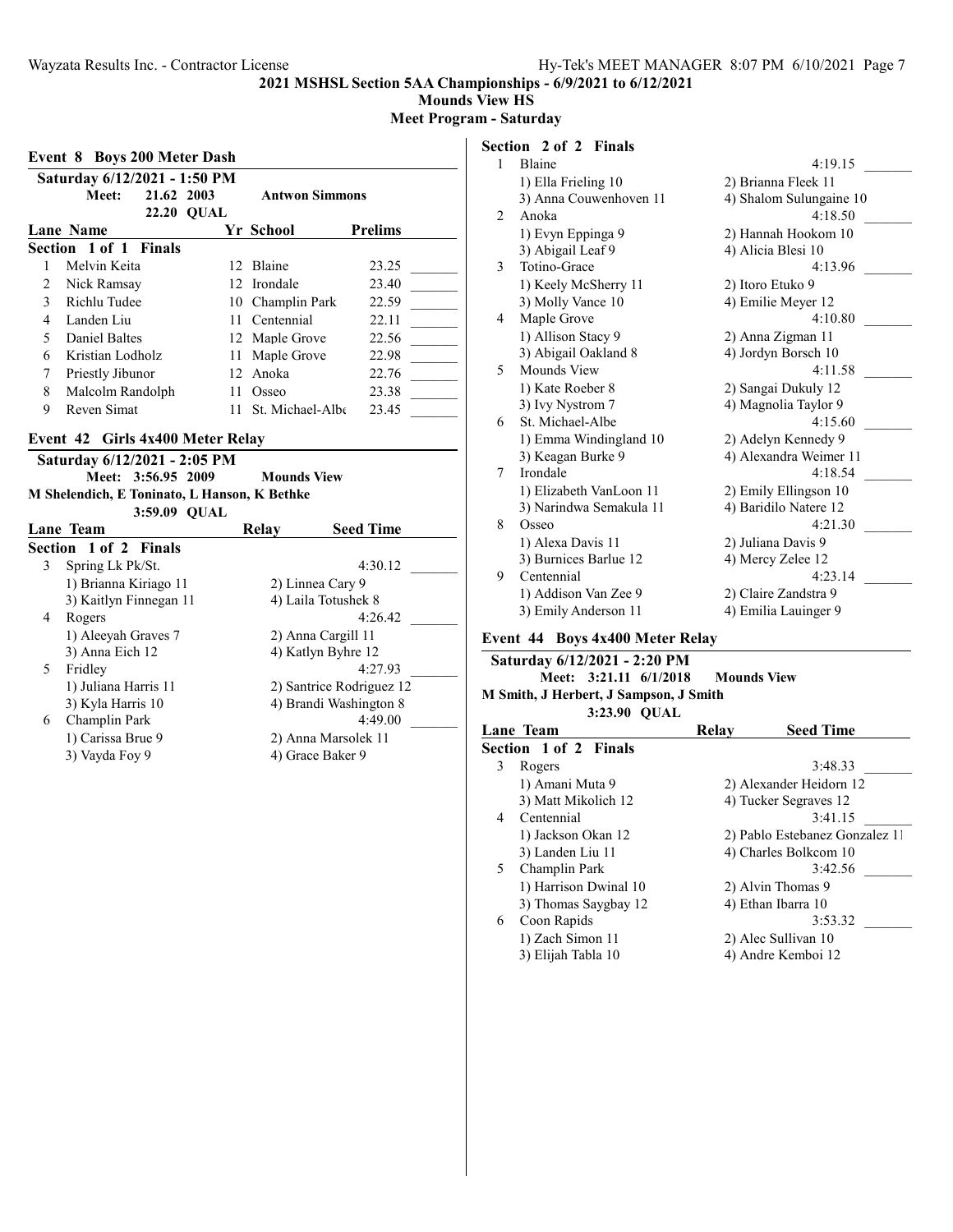**Mounds View HS**

**Meet Program - Saturday**

|    | Section 2 of 2 Finals(Event 44 Boys 4x400 Meter Relay) |                               |    | Flight 2 of 4 Finals  |    |                                     |            |
|----|--------------------------------------------------------|-------------------------------|----|-----------------------|----|-------------------------------------|------------|
|    | Anoka                                                  | 3:36.74                       |    | Antonio Borom         |    | 9 Fridley                           | $15-05.50$ |
|    | 1) Danny Ness                                          | 2) Tristen Rothrum 10         | 2  | <b>BJ</b> Zakiel      |    | 10 Osseo                            | 17-00.00   |
|    | 3) Blake Fuller 12                                     | 4) Tyler Nosko 11             |    | <b>Tykelian Moore</b> |    | 9 Fridley                           | 19-09.00   |
| 2  | Irondale                                               | 3:32.84                       |    | Hunter Karlson        |    | 11 Totino-Grace                     | 19-10.00   |
|    | 1) Nick Ramsay 12                                      | 2) Griffin Bourassa 12        |    | Omaru Jalloh          |    | 11 Osseo                            | 20-01.50   |
|    | 3) Tyler Merrell 12                                    | 4) Felix Ongera 11            | 6  | Deezwin Cooper        |    | Totino-Grace                        | 20-02.50   |
| 3  | Osseo                                                  | 3:30.60                       |    | Tyrique Givance       | 12 | Champlin Park                       | 20-03.75   |
|    | 1) Vaughn Ruska 12                                     | 2) Joshua Massaquoi 12        |    | Peter Schaar          |    | Totino-Grace                        | 20-05.00   |
|    | 3) Omaru Jalloh 11                                     | 4) Antoine Blasingame 10      |    | Kunbonason Huber      |    | Champlin Park                       | 21-00.00   |
| 4  | <b>Mounds View</b>                                     | 3:24.36                       | 10 | Anthony Borom         | 11 | Fridley                             | 21-00.50   |
|    | 1) Max Derosier 11                                     | 2) Will Skelly 11             | 11 | <b>Edmund Ocansey</b> |    | 12 Champlin Park                    | 21-11.50   |
|    | 3) Elliott McArthur 10                                 | 4) Victor Lelinga 10          |    | Flight 3 of 4 Finals  |    |                                     |            |
| 5. | St. Michael-Albe                                       | 3:28.00                       |    | Ethan Krecklau        |    | 10 Centennial                       | 16-07.50   |
|    | 1) James Lyke 12                                       | 2) Ren Hamann 12              |    | Owen Kellems          |    | 11 Centennial                       | 17-04.00   |
|    | 3) Caden Nordberg 11                                   | 4) Ben Lefebvre 12            |    | Jack Ohmann           |    | 10 Mounds View                      | 17-09.50   |
| 6  | Blaine                                                 | 3:32.61                       | 4  | Luke Welsh            |    | Mounds View                         | 19-01.00   |
|    | 1) Jack Clark 12                                       | 2) Luke Heggestad 11          |    | Caden Johnson         | 9  | St. Michael-Albe $19-03.00$         |            |
|    | 3) Spencer Logan 12                                    | 4) Brett Ringer 12<br>3:35.35 | 6  | Jordan Reynolds       | 11 | Blaine                              | 19-08.00   |
|    | Spring Lk Pk/St.<br>1) Aaron Clausen 11                | 2) Broderick Stewart 10       |    | Cole Dahlheimer       | 12 | St. Michael-Alb $(19-09.00)$        |            |
|    | 3) Brendan Smith 12                                    | 4) Nicholas Starcevich 11     |    | Peytton Bridges       | 11 | Blaine                              | 20-01.00   |
|    | Columbia Heights                                       | 3:37.42                       |    | Kallen Tinsen-Jenkins |    | 11 Blaine                           | 20-04.50   |
|    | 1) Jonathan Hackett 11                                 | 2) Damon Spearmon 10          | 10 | Reven Simat           | 11 | St. Michael-Alb $\epsilon$ 20-10.00 |            |
|    | 3) Chase Oates 11                                      | 4) Ben Olson 11               | 11 | Elijah Anderson       | 11 | Mounds View                         | 20-11.25   |
| 9  | Maple Grove                                            | 3:40.48                       |    | Flight 4 of 4 Finals  |    |                                     |            |
|    | 1) Vanwor Worlobah 11                                  | 2) Logan Harens 9             |    | Reggie Davis          |    | 10 Coon Rapids                      | 18-00.00   |
|    | 3) Grant Leneau 10                                     | 4) Aaron Williams 10          |    | Mark Haba             | 11 | Park Center                         | 18-00.25   |

#### **Event 60 Boys Long Jump**

|     | Saturday 6/12/2021 - 10:00 AM |             |                          |                  |
|-----|-------------------------------|-------------|--------------------------|------------------|
|     | Meet: 23-00.75 2009           |             | <b>Snonsio Boys-Weah</b> |                  |
|     | <b>22-00.00</b>               | <b>OUAL</b> |                          |                  |
| Pos | <b>Name</b>                   |             | Yr School                | <b>Seed Mark</b> |
|     | Flight 1 of 4 Finals          |             |                          |                  |
|     | Alex Euphosin                 | 9           | Rogers                   | 16-04.25         |
| 2   | Caden Schantzen               | 10          | Rogers                   | 16-10.00         |
| 3   | Tenzin Shayen                 | 11          | Irondale                 | 18-01.00         |
| 4   | Jabar're Davis                |             | 10 Irondale              | 18-03.00         |
| 5   | Wyatt Gilmore                 | 9.          | Rogers                   | 18-03.50         |
| 6   | Colton Scherer                |             | Anoka                    | 18-05.50         |
| 7   | Alvin Gee                     | 12.         | Irondale                 | 18-08.00         |
| 8   | Adam Kiatamba                 |             | Anoka                    | 18-08.75         |
| 9   | Alan Jou                      | 10          | Maple Grove              | 18-09.25         |
| 10  | Daniel Baltes                 |             | 12 Maple Grove           | 19-02.75         |
| 11  | Faaris Amegankpoe             | 12          | Maple Grove              | 20-08.00         |
| 12  | Levi Yeebahn                  | 12.         | Anoka                    | 21-10.50         |

| 8              | Peter Schaar          | 11 | Totino-Grace                 | 20-05.00 |
|----------------|-----------------------|----|------------------------------|----------|
| 9              | Kunbonason Huber      | 12 | Champlin Park                | 21-00.00 |
| 10             | Anthony Borom         | 11 | Fridley                      | 21-00.50 |
| 11             | <b>Edmund Ocansey</b> |    | 12 Champlin Park             | 21-11.50 |
|                | Flight 3 of 4 Finals  |    |                              |          |
| 1              | Ethan Krecklau        | 10 | Centennial                   | 16-07.50 |
| $\overline{c}$ | Owen Kellems          | 11 | Centennial                   | 17-04.00 |
| 3              | Jack Ohmann           | 10 | Mounds View                  | 17-09.50 |
| $\overline{4}$ | Luke Welsh            |    | 12 Mounds View               | 19-01.00 |
| 5              | Caden Johnson         | 9  | St. Michael-Albe 19-03.00    |          |
| 6              | Jordan Reynolds       | 11 | Blaine                       | 19-08.00 |
| 7              | Cole Dahlheimer       | 12 | St. Michael-Albe 19-09.00    |          |
| 8              | Peytton Bridges       | 11 | Blaine                       | 20-01.00 |
| 9              | Kallen Tinsen-Jenkins | 11 | Blaine                       | 20-04.50 |
| 10             | Reven Simat           | 11 | St. Michael-Alb $(20-10.00)$ |          |
| 11             | Elijah Anderson       | 11 | Mounds View                  | 20-11.25 |
|                | Flight 4 of 4 Finals  |    |                              |          |
| 1              | Reggie Davis          | 10 | Coon Rapids                  | 18-00.00 |
| 2              | Mark Haba             | 11 | Park Center                  | 18-00.25 |
| 3              | Jonathan Hackett      | 11 | Columbia Heigh 18-00.50      |          |
| 5              | Samuel Sheedlo        | 12 | Spring Lk Pk/St. 18-08.00    |          |
| 6              | Nicolas Dormoh        | 11 | Park Center                  | 19-01.75 |
| 7              | Zach Simon            | 11 | Coon Rapids                  | 19-10.00 |
| 8              | Joshua Edwards        | 11 | Coon Rapids                  | 19-10.00 |
| 9              | Aaron Clausen         | 11 | Spring Lk Pk/St. 20-01.00    |          |
| 10             | Isaac Ononiwu         | 10 | Spring Lk Pk/St. 20-04.50    |          |
| 11             | Ben Olson             | 11 | Columbia Heigh 20-05.25      |          |

### **Event 62 Girls Triple Jump**

|     | Saturday 6/12/2021 - 10:00 AM |    |                     |                  |
|-----|-------------------------------|----|---------------------|------------------|
|     | Meet: 37-07.50 5/31/2019      |    | <b>Tori LaBerge</b> |                  |
|     | Meet: 37-07.50 2002           |    | <b>Kou Luogon</b>   |                  |
|     | 37-00.00 QUAL                 |    |                     |                  |
| Pos | <b>Name</b>                   |    | Yr School           | <b>Seed Mark</b> |
|     | Flight 1 of 4 Finals          |    |                     |                  |
| 1   | Grace Wynia                   | 11 | Irondale            | 26-06.00         |
| 3   | Sadie Rodgers                 | 9  | Irondale            | 28-11.00         |
| 4   | Ava Lee                       | 9  | Maple Grove         | 30-11.75         |
| 5   | Ella Jaeger                   |    | 12 Maple Grove      | 31-03.50         |
| 6   | Breanna Hetchler              |    | 12 Rogers           | 31-09.00         |
| 7   | Evyn Eppinga                  | 9  | Anoka               | 31-09.00         |
| 8   | Alivia Fenstra                | 10 | Rogers              | 32-00.00         |
| 9   | Keiarre Walker                | 8  | Rogers              | 32-03.00         |
| 10  | Arthurline Quaqua             | 10 | Anoka               | 32-05.00         |
| 11  | Elange Seibure                | 11 | Anoka               | 32-07.00         |
| 12  | Delanie Siewert               |    | 12 Maple Grove      | 35-11.25         |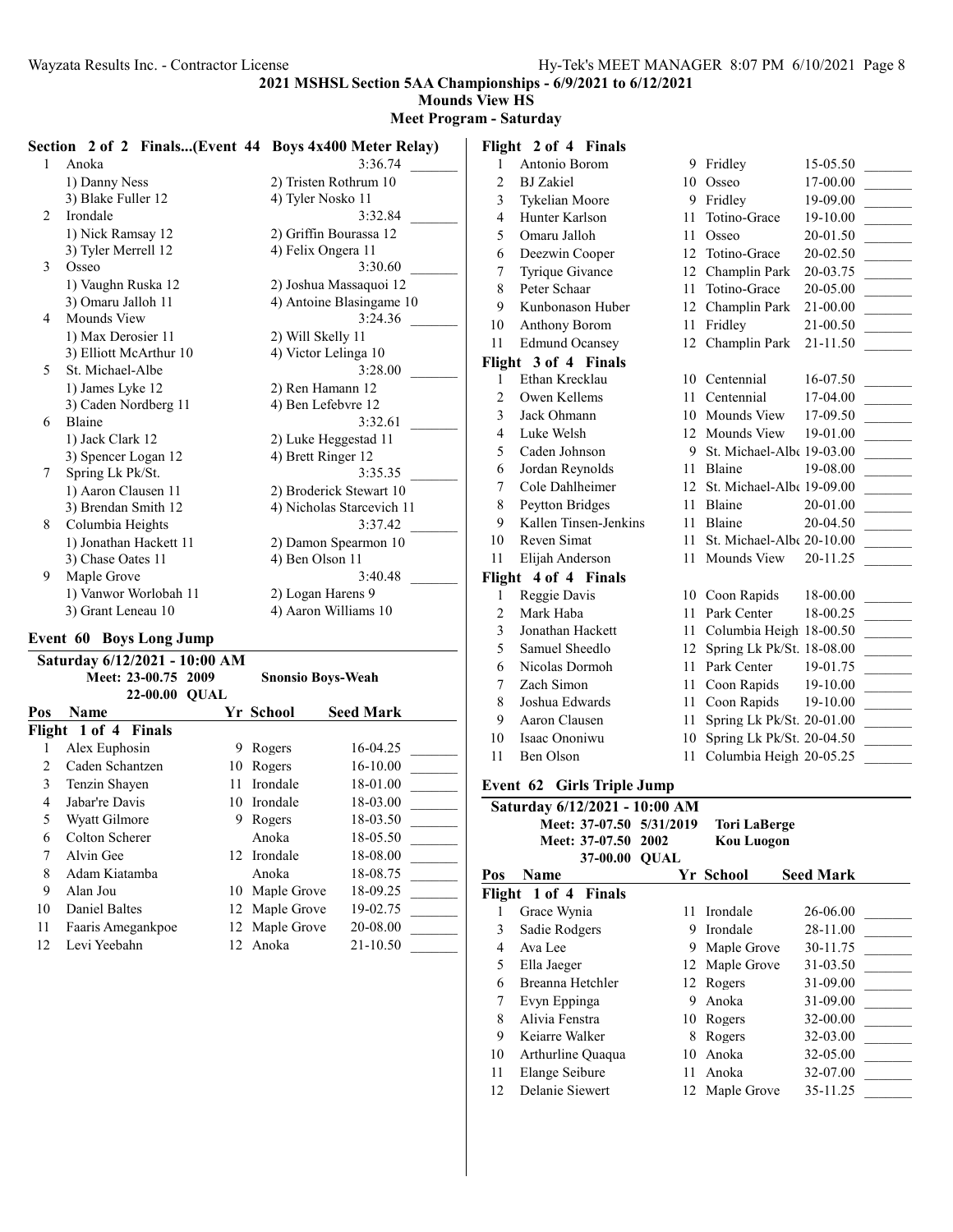**Mounds View HS**

#### **Meet Program - Saturday**

|                         | Flight 2 of 4 Finals(Event 62 Girls Triple Jump) |          |                                |                      |                         | Flight 3 of 4 Finals       |
|-------------------------|--------------------------------------------------|----------|--------------------------------|----------------------|-------------------------|----------------------------|
| $\mathbf{1}$            | Ruby Engel                                       |          | 11 Osseo                       | 25-04.50             | 1                       | Suliyat Adewale            |
| $\overline{c}$          | Callista Lamott                                  |          | 12 Champlin Park               | 27-08.00             | $\overline{c}$          | Sydney Augustin            |
| 3                       | Jessica Russell                                  | 10       | Totino-Grace                   | 28-01.75             | $\overline{3}$          | Temitope Oluwole           |
| $\overline{\mathbf{4}}$ | Kari Bork                                        |          | 10 Champlin Park               | 28-04.25             | $\overline{4}$          | Isabelle Huss              |
| 5                       | Abby Embacher                                    |          | 12 Totino-Grace                | 28-08.00             | 5                       | Erica Wright               |
| 6                       | Kyra Nelson                                      |          | 10 Osseo                       | 28-10.00             | 6                       | Cecilia Sipple             |
| $\overline{7}$          | <b>Burnices Barlue</b>                           |          | 12 Osseo                       | 35-04.00             | 7                       | Linaya Swenson             |
|                         | Flight 3 of 4 Finals                             |          |                                |                      | 8                       | Ainsley Arnold             |
| 1                       | Linaya Swenson                                   |          | 11 Centennial                  | 29-05.00             | 9                       | Marisa Ornat               |
| $\overline{c}$          | Allie Bingle                                     |          | 10 Blaine                      | 31-04.00             | 10                      | Josephine Gatto            |
| 3                       | Allyson Tyvoll                                   |          | 10 Mounds View                 | 31-09.00             | 11                      | Olivia Carel               |
| $\overline{\mathbf{4}}$ | Brianna Fleek                                    |          | 11 Blaine                      | 34-01.00             | 12                      | <b>Hadley Streit</b>       |
| 5                       | Judsona Chea                                     |          | 9 St. Michael-Albe 34-03.75    |                      |                         | Flight 4 of 4 Finals       |
| 6                       | Lizzy Rydberg                                    |          | 12 Mounds View                 | 34-09.25             | 1                       | Macy English               |
| $\overline{7}$          | Raina Simat                                      |          | 9 St. Michael-Albe 34-10.00    |                      | $\overline{c}$          | Ashley Jo Wiitanen         |
| $\,8\,$                 | Sangai Dukuly                                    |          | 12 Mounds View                 | 35-04.75             | $\overline{3}$          | Grace Dolo                 |
| 9                       | Gabriella Keefer                                 |          | 8 St. Michael-Albe 36-04.00    |                      | 4                       | Saniah Howard Rey          |
|                         | Flight 4 of 4 Finals                             |          |                                |                      | 5                       | Emerson Whittemo           |
| 3                       | Hallie Johnson                                   | 10       | Spring Lk Pk/St. 30-08.00      |                      | 6                       | Marilyn Mangue             |
| 4                       | Alsita Suah                                      |          | 10 Coon Rapids                 | 31-06.00             | 7                       | Arabella Sutch             |
| 5                       | Grace Kehr                                       |          | 11 Coon Rapids                 | 32-05.00             | 8                       | Emma Potratz               |
| 6                       | Mackenzie Monsrud                                |          | 12 Spring Lk Pk/St. 33-08.00   |                      | 9                       | <b>Ashley Stewart</b>      |
| $\boldsymbol{7}$        | Victoria LaBerge                                 | 11       | Spring Lk Pk/St. 37-06.00      |                      |                         |                            |
| 8                       | Laubenra Ben                                     |          | 11 Park Center                 | 38-05.75             |                         | <b>Event 68 Boys Discu</b> |
|                         |                                                  |          |                                |                      |                         | Saturday 6/12/2021 -       |
|                         | <b>Event 70 Girls Shot Put</b>                   |          |                                |                      |                         | Meet:<br>179-11            |
|                         | Saturday 6/12/2021 - 10:00 AM                    |          |                                |                      |                         | 158-02                     |
|                         |                                                  |          |                                |                      |                         |                            |
|                         | 43-01 2010<br><b>Meet:</b>                       |          | <b>Emily Lesser</b>            |                      | Pos                     | Name                       |
|                         | 41-03.00 QUAL                                    |          |                                |                      |                         | Flight 1 of 4 Finals       |
| Pos                     | <b>Name</b>                                      |          | Yr School                      | <b>Seed Mark</b>     | 1                       | Maxwell Nelson             |
|                         | Flight 1 of 4 Finals                             |          |                                |                      | $\overline{2}$          | Ian Lane                   |
| 1                       | Amelia Siewert                                   |          | 9 Maple Grove                  | 21-10.00             | 3                       | Gabriel Larson             |
| $\boldsymbol{2}$        | Samantha Cooper                                  |          | 8 Rogers                       | 24-10.50             | 4                       | Alex VonRuedon             |
| 3                       | Caroline Scheid                                  |          | 9 Irondale                     | 28-00.00             | 5                       | Caleb Campbell             |
| $\overline{\mathbf{4}}$ | Aurora Rossiter                                  | 11       | Irondale                       | 29-02.00             | 6                       | Mitchell Jezierski         |
| 5                       | Audrey Kormann                                   |          | 10 Maple Grove                 | 29-08.50             | $\tau$                  | Charles Folkens            |
| 6                       | Anya Schmidt                                     | 8        | Rogers                         | 29-09.50             | 8                       | Brian Sama                 |
| $\tau$                  | Grace Morphew                                    | 9        | Anoka                          | 30-08.75             | 9                       | Andrew Dotzenrod           |
| 8                       | Jamie Kerkvliet                                  | 11       | Rogers                         | 31-08.75             | 10                      | Logan Day                  |
| 9                       | Sophia Kormann                                   | 12       | Maple Grove                    | 35-02.00             | 11                      | <b>Tyler Nebelung</b>      |
| 10                      | Melaina Hayes                                    | 11       | Irondale                       | 36-01.00             |                         | Flight 2 of 4 Finals       |
| 11                      | Lydia Lakanen                                    | 9        | Anoka                          | 36-03.50             | 1                       | Myer Sonkarley             |
| 12                      | Laila Lakanen                                    |          | 12 Anoka                       | 38-09.00             | $\mathfrak{2}$          | Johnathan Dickson          |
|                         | Flight 2 of 4 Finals                             |          |                                |                      | 3                       | Noah Nickmann              |
| 1                       | Rayvet Gono                                      |          | 10 Fridley                     | 22-02.50             | $\overline{\mathbf{4}}$ | Henry LaBorde              |
| $\sqrt{2}$              | <b>Lindsey Reise</b>                             | 10       | Champlin Park                  | 30-03.00             | 5                       | Manny Thomas               |
| 3                       | Amarah McDonough                                 |          | 12 Osseo                       | 31-00.00             | 6                       | Demi Adebayo               |
| $\overline{\mathbf{4}}$ | Caraline Schlaefer                               | 10       | Totino-Grace                   | 31-00.50             | 7                       | Sean Erickson              |
| 5                       | Megan Schlaefer                                  | 12       | Totino-Grace                   | 32-08.50             | 8                       | Charles Baker              |
| 6                       | Annais Bakpatina                                 |          | 12 Osseo                       | 33-02.00             | 9                       | Micheal Stark              |
| $\boldsymbol{7}$        | Joem Wesseh                                      | 10       | Osseo                          | 33-10.00             | 10                      | Darius Givance             |
| $\,$ 8 $\,$             | Christine Duffy                                  | 12       | Totino-Grace                   | 34-05.75             | 11                      | Maxwell Hammons            |
| 9<br>10                 | Mackenzie Peterson<br>Adison Kapitzke            | 12<br>11 | Champlin Park<br>Champlin Park | 35-06.00<br>40-00.25 |                         |                            |

| 1      | Suliyat Adewale           | 9  | Blaine                    | 26-10.00 |
|--------|---------------------------|----|---------------------------|----------|
| 2      | Sydney Augustin           | 11 | Centennial                | 30-10.00 |
| 3      | Temitope Oluwole          | 11 | Blaine                    | 31-07.00 |
| 4      | Isabelle Huss             | 11 | Centennial                | 31-11.75 |
| 5      | Erica Wright              | 10 | Blaine                    | 32-05.00 |
| 6      | Cecilia Sipple            | 11 | St. Michael-Albe 33-04.50 |          |
| 7      | Linaya Swenson            | 11 | Centennial                | 33-09.00 |
| 8      | Ainsley Arnold            | 12 | Mounds View               | 34-04.00 |
| 9      | Marisa Ornat              | 12 | St. Michael-Albe 34-05.50 |          |
| 10     | Josephine Gatto           | 12 | Mounds View               | 35-10.50 |
| 11     | Olivia Carel              | 12 | St. Michael-Albe 36-09.25 |          |
|        |                           |    |                           |          |
| 12     | <b>Hadley Streit</b>      | 11 | Mounds View               | 39-04.00 |
| Flight | 4 of 4 Finals             |    |                           |          |
| 1      | Macy English              | 9  | Coon Rapids               | 21-04.00 |
| 2      | Ashley Jo Wiitanen        | 12 | Coon Rapids               | 24-02.00 |
| 3      | Grace Dolo                | 9  | Park Center               | 24-11.50 |
| 4      | Saniah Howard Reynolds    | 10 | Columbia Heigh 25-09.00   |          |
| 5      | <b>Emerson Whittemore</b> | 10 | Park Center               | 25-09.00 |
| 6      | Marilyn Mangue            | 9  | Coon Rapids               | 28-05.00 |
| 7      | Arabella Sutch            | 9  | Spring Lk Pk/St. 34-00.00 |          |
| 8      | Emma Potratz              | 12 | Spring Lk Pk/St. 35-05.25 |          |
| 9      | <b>Ashley Stewart</b>     | 10 | Spring Lk Pk/St. 38-05.75 |          |

## **Event 68 Boys Discus Throw**

|                | Saturday 6/12/2021 - 10:00 AM |    |                        |                  |
|----------------|-------------------------------|----|------------------------|------------------|
|                | 179-11<br>2015<br>Meet:       |    | <b>Terrance Howard</b> |                  |
|                | 158-02 OUAL                   |    |                        |                  |
| Pos            | Name                          |    | Yr School              | <b>Seed Mark</b> |
| Flight         | 1 of 4 Finals                 |    |                        |                  |
| 1              | Maxwell Nelson                | 9  | Irondale               | $72 - 10$        |
| $\overline{c}$ | Ian Lane                      | 9  | Irondale               | 80-02            |
| 3              | Gabriel Larson                | 12 | Maple Grove            | 102-09           |
| 4              | Alex VonRuedon                | 12 | Rogers                 | 107-05           |
| 5              | Caleb Campbell                | 12 | Maple Grove            | 109-05           |
| 6              | Mitchell Jezierski            | 11 | Rogers                 | 114-03           |
| 7              | Charles Folkens               | 12 | Rogers                 | 114-08           |
| 8              | Brian Sama                    | 12 | Anoka                  | 125-00           |
| 9              | Andrew Dotzenrod              | 10 | Maple Grove            | 128-03           |
| 10             | Logan Day                     |    | Anoka                  | 135-00           |
| 11             | <b>Tyler Nebelung</b>         | 12 | Anoka                  | 159-02           |
| Flight         | 2 of 4 Finals                 |    |                        |                  |
| 1              | Myer Sonkarley                | 10 | Fridley                | 74-00            |
| 2              | Johnathan Dickson Bonete      | 10 | Fridley                | 80-03            |
| 3              | Noah Nickmann                 | 12 | Totino-Grace           | 98-02            |
| 4              | Henry LaBorde                 | 12 | Osseo                  | 105-03           |
| 5              | Manny Thomas                  | 12 | Totino-Grace           | 109-00           |
| 6              | Demi Adebayo                  | 11 | Osseo                  | 114-00           |
| 7              | Sean Erickson                 | 10 | Champlin Park          | 117-09           |
| 8              | <b>Charles Baker</b>          | 11 | Totino-Grace           | 127-03           |
| 9              | Micheal Stark                 | 12 | Champlin Park          | 128-10           |
| 10             | Darius Givance                | 11 | Champlin Park          | $142 - 10$       |
| 11             | <b>Maxwell Hammons</b>        | 12 | Osseo                  | 152-09           |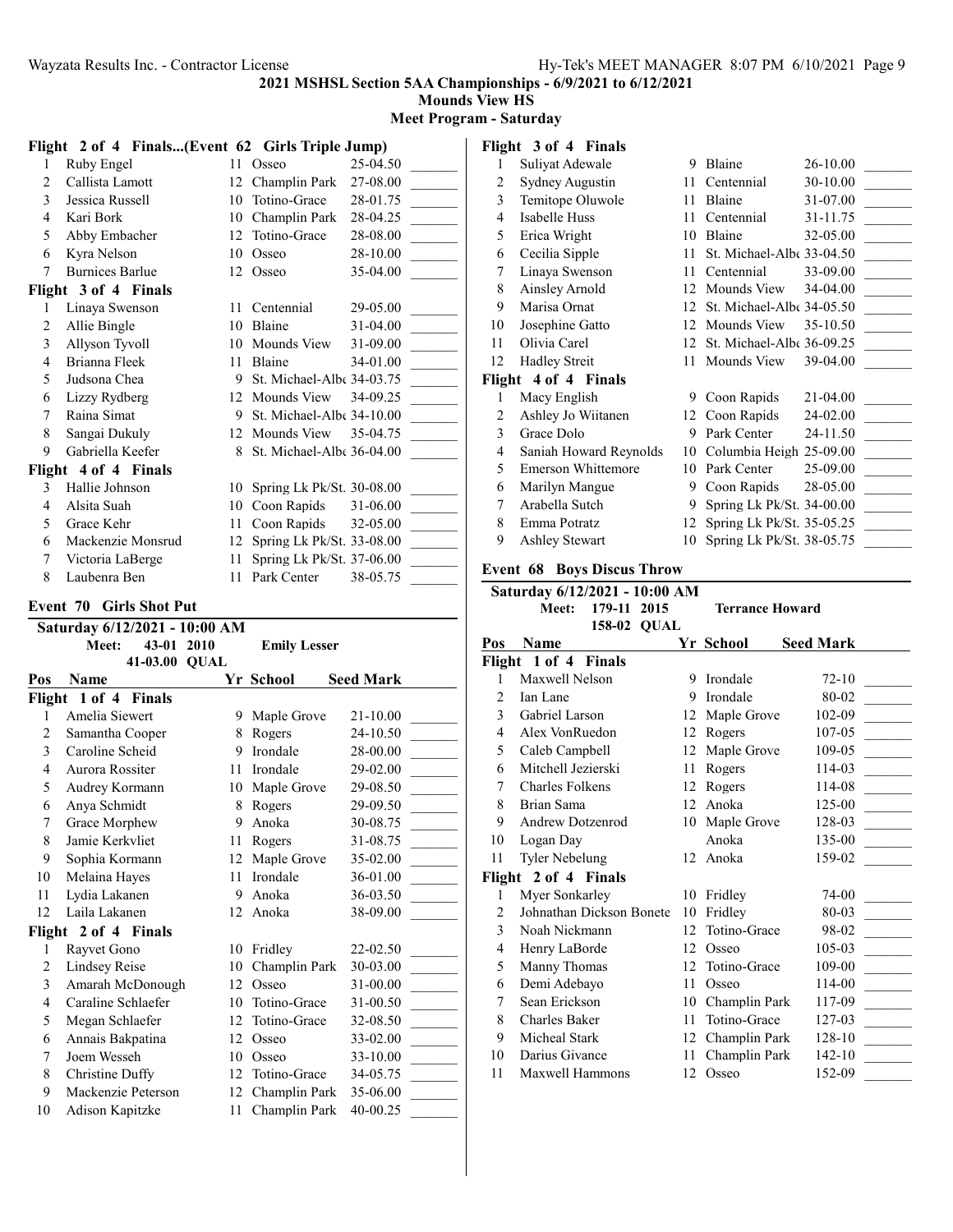## **Mounds View HS**

**Meet Program - Saturday**

## **Flight 3 of 4 Finals...(Event 68 Boys Discus Throw)**

| 1  | Logan Huss           | 9  | Centennial       | 80-04  |
|----|----------------------|----|------------------|--------|
| 2  | Zachary Cardille     | 11 | Centennial       | 98-00  |
| 3  | John Fritzke         | 12 | St. Michael-Albe | 118-09 |
| 4  | Reggie Smith         | 10 | Mounds View      | 120-10 |
| 6  | <b>Brady Alquist</b> | 11 | Mounds View      | 127-09 |
| 7  | Lance Liu            | 11 | Centennial       | 128-00 |
| 8  | Jack Pelky           | 11 | Blaine           | 129-03 |
| 9  | Max Keefer           | 11 | St. Michael-Albe | 138-09 |
| 10 | Chuck Wagner         | 12 | St. Michael-Albe | 141-00 |
| 11 | Daniel Obwaya        | 12 | Blaine           | 141-03 |
| 12 | William Fredrickson  |    | 12 Blaine        | 152-06 |
|    | Flight 4 of 4 Finals |    |                  |        |
| 1  | Griffin Hogg         | 11 | Columbia Heigh   | 74-09  |
| 2  | Kendrick Dowdell     | 11 | Coon Rapids      | 104-06 |
| 3  | Dylan Lewis          | 11 | Spring Lk Pk/St. | 108-02 |
| 4  | Ethan Owata          | 11 | Coon Rapids      | 108-10 |
| 5  | James Kennedy        | 11 | Coon Rapids      | 113-04 |
| 6  | William Katchmark    | 12 | Columbia Heigh   | 114-07 |
| 7  | Aaron Chanthanavong  | 10 | Spring Lk Pk/St. | 120-08 |
| 8  | Alex Ullman          | 10 | Spring Lk Pk/St. | 128-02 |
| 9  | Quavius Hornsby      | 11 | Park Center      | 128-02 |
| 10 | Adam Adeboye         | 11 | Park Center      | 133-03 |
| 11 | Samuel Paye          | 11 | Park Center      | 134-07 |
|    |                      |    |                  |        |

| <b>Event 54 Girls Pole Vault</b> |                               |                |                           |                  |  |  |  |  |
|----------------------------------|-------------------------------|----------------|---------------------------|------------------|--|--|--|--|
|                                  | Saturday 6/12/2021 - 10:00 AM |                |                           |                  |  |  |  |  |
|                                  | <b>Meet:</b>                  | 13-06 6/1/2018 | Julia Fixsen              |                  |  |  |  |  |
|                                  | 11-03.00 QUAL                 |                |                           |                  |  |  |  |  |
| Pos                              | Name                          |                | Yr School                 | <b>Seed Mark</b> |  |  |  |  |
|                                  | Flight 1 of 1 Finals          |                |                           |                  |  |  |  |  |
| 1                                | Olivia Baldwin                | 12             | Totino-Grace              | 6-00.00          |  |  |  |  |
| $\overline{c}$                   | Itunu Okusanya                | 11             | Park Center               | $6 - 00.00$      |  |  |  |  |
| $\overline{\mathbf{3}}$          | Angela Lathanavly             | 11             | Park Center               | $6 - 00.00$      |  |  |  |  |
| $\overline{4}$                   | Haleigh Anderson              | 8              | Rogers                    | 7-00.00          |  |  |  |  |
| 5                                | Tiffanie Huynh                | 9              | Spring Lk Pk/St.          | 7-00.00          |  |  |  |  |
| 6                                | Sasha Kowalski                | 7              | Maple Grove               | $7 - 00.00$      |  |  |  |  |
| 7                                | Zoe Scheck                    |                | 10 Coon Rapids            | 7-00.00          |  |  |  |  |
| 8                                | Rachel Kalevik                | 10             | Rogers                    | 7-00.00          |  |  |  |  |
| 9                                | Megan Lawrence                | 11             | Irondale                  | 7-00.00          |  |  |  |  |
| 10                               | Maddie Haider                 |                | 10 Centennial             | 7-06.00          |  |  |  |  |
| 11                               | Paige Colson                  | 11             | Maple Grove               | 7-06.00          |  |  |  |  |
| 12                               | Adyson Janacek                |                | 10 Centennial             | 8-00.00          |  |  |  |  |
| 13                               | Macie Beall                   | 9              | Anoka                     | $8 - 00.00$      |  |  |  |  |
| 14                               | Alyssa Nehring                |                | 10 St. Michael-Albe       | 8-00.00          |  |  |  |  |
| 15                               | Jada Dahlheimer               | 9              | St. Michael-Albe          | 8-00.00          |  |  |  |  |
| 16                               | Anna Peterson                 |                | 10 Centennial             | 8-00.00          |  |  |  |  |
| 17                               | Hannah Rask                   | 12             | Mounds View               | 8-00.00          |  |  |  |  |
| 18                               | Molly NcNeil                  | 11             | Irondale                  | 8-06.00          |  |  |  |  |
| 19                               | Gabriella Delgado             | 9              | St. Michael-Albe          | 8-06.00          |  |  |  |  |
| 20                               | Jazmyn Bravo                  | 11             | Irondale                  | 8-06.00          |  |  |  |  |
| 21                               | Margaret Anderson             | 12             | Mounds View               | 9-00.00          |  |  |  |  |
| 22                               | Kaitlyn Staut                 | 10             | Spring Lk Pk/St.          | 9-00.00          |  |  |  |  |
| 23                               | Averi Wiege                   |                | 10 Blaine                 | 9-00.00          |  |  |  |  |
| 24                               | <b>Riley Nordberg</b>         | 12             | Rogers                    | 9-06.00          |  |  |  |  |
| 25                               | Julia Barton                  | 11.            | Maple Grove               | 9-06.00          |  |  |  |  |
| 26                               | Grace Kehr                    |                | 11 Coon Rapids            | 10-00.00         |  |  |  |  |
| 27                               | McKenna Myron                 | 11             | Anoka                     | 10-00.00         |  |  |  |  |
| 28                               | Danielle Schoenrock           | 12             | Blaine                    | 10-00.00         |  |  |  |  |
| 29                               | Kennedy Martinson             |                | 10 Coon Rapids            | 10-06.00         |  |  |  |  |
| 30                               | Jaylyn Ahlberg                | 11             | Mounds View               | 10-06.00         |  |  |  |  |
| 31                               | Brianna Schoenrock            | 12             | Blaine                    | 11-06.00         |  |  |  |  |
| 32                               | Charis Lawson                 | 12             | Spring Lk Pk/St. 11-06.00 |                  |  |  |  |  |
| 33                               | Sofia Condon                  | 10             | Anoka                     | 11-06.00         |  |  |  |  |